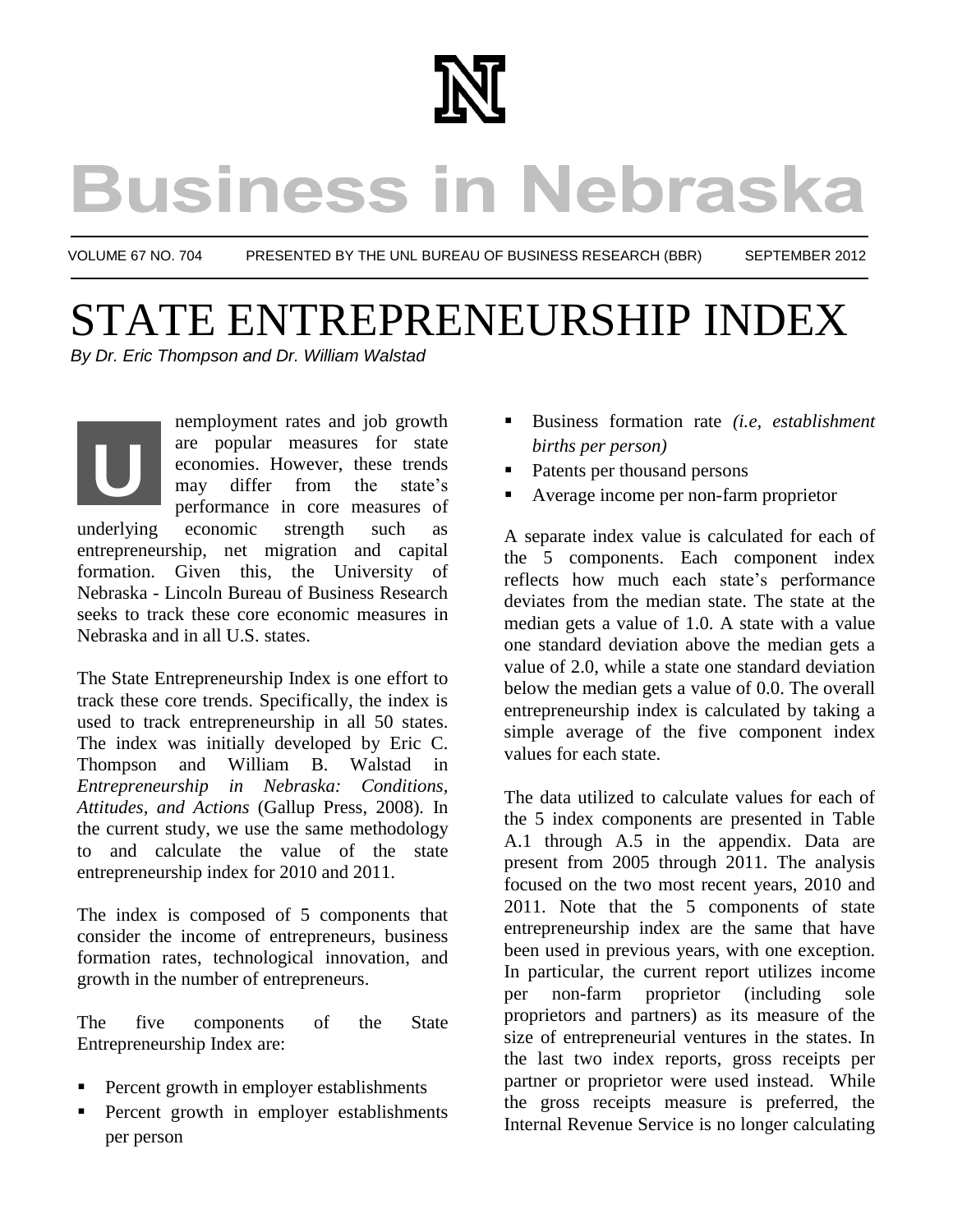data on gross receipts for proprietorships and partnership by state<sup>1</sup>. This implies that values for the state entrepreneurship index in this report for 2008 and 2010 may differ somewhat from values presented in earlier reports. Values also may differ due to periodic revisions in the underlying data by the U.S. Department of Labor, the U.S. Department of Commerce, and the U.S. Patent and Trademark Office.

Table 1 illustrates component index values for all 50 states for the year 2011. The Table also shows the overall index value. Data on the number of employer establishments comes from the establishment counts in the Quarterly Census of Employment and Wages developed by the U.S. Bureau of Labor Statistics within the U.S. Department of Labor. The counts include all establishments that participate in their state unemployment insurance program. Data on the population of states, which is used in all person measures, is from the U.S. Census based on estimated population on July 1, 2011. Data on firm births is from the Business Employment Dynamics database, also developed by the U.S. Bureau of Labor Statistics. Data on patents is collected by the U.S. Patent and Trademark Office. Data on non-farm proprietor income and proprietor counts for each U.S. state is from the Regional Economic Information System of the Bureau of Economic Analysis, which is part of the United States Department of Commerce.

Table 1 shows the ranking for all 50 states both for the state entrepreneurship index overall and for each of the 5 index components. The highest ranked states in the 2011 State Entrepreneurship Index are concentrated in the northern parts of the country. The five highest ranked states are Massachusetts, North Dakota, California, New York, and Minnesota. We note that Oregon, New Jersey, New Hampshire, and Illinois are also among the Top 10.

The highest ranked states tend to rank above the median state (index value greater than 1.0) for all

or nearly all of the 5 index components. Massachusetts was a highly ranked state in 4 of the 5 components, including both measures of establishment growth, patent activity, and income per proprietor. A similar pattern was observed in California, the third ranked state. The fourth ranked state New York was above the median state for all 5 of the index components. Minnesota had both a strong business formation rate and high levels of patent activity per capita. North Dakota was the second ranked state primarily due to high rates of business formation and establishment growth. Texas, the only southern state in the top 10 (at a rank of 8) had both strong establishment growth and a very high value for income per non-farm proprietor.

Michigan was among the 5 lowest ranked states in the 2011 State Entrepreneurship Index, along with Louisiana, South Carolina, Mississippi and Kentucky. These lowest ranked states had a below median value (index value less than 1.0) for at least 4 of the 5 index components. South Carolina, Mississippi and Kentucky were below the median for all 5 measures. Michigan and Louisiana had sharp declines in the number of establishments. However, Louisiana had an above-median value for income per non-farm proprietor while Michigan had an above-median value for patents per thousand persons.

States near the middle of the ranking in some cases had near-median values for most measure. For example, Nebraska values for establishment growth, growth in establishments per person, establishment births per person, and income per non-farm proprietor were slightly above the median value, while patents per thousand residents was well below the median value. Nebraska had an overall entrepreneurship index value of 0.988 and a rank of 32. In other cases, states near the median overall rank had a mix of both high and low component values. For example, Maine had well above the median values for the business formation rate and establishment growth per person, but well below median values for patent activity and income per non-farm proprietor. Maine as a result had an overall state entrepreneurship index rank of 29.

 $\overline{a}$ 

 $1$  The more detailed explanation can be found the 2008 BBR report "Entrepreneurship in Nebraska", March 2010.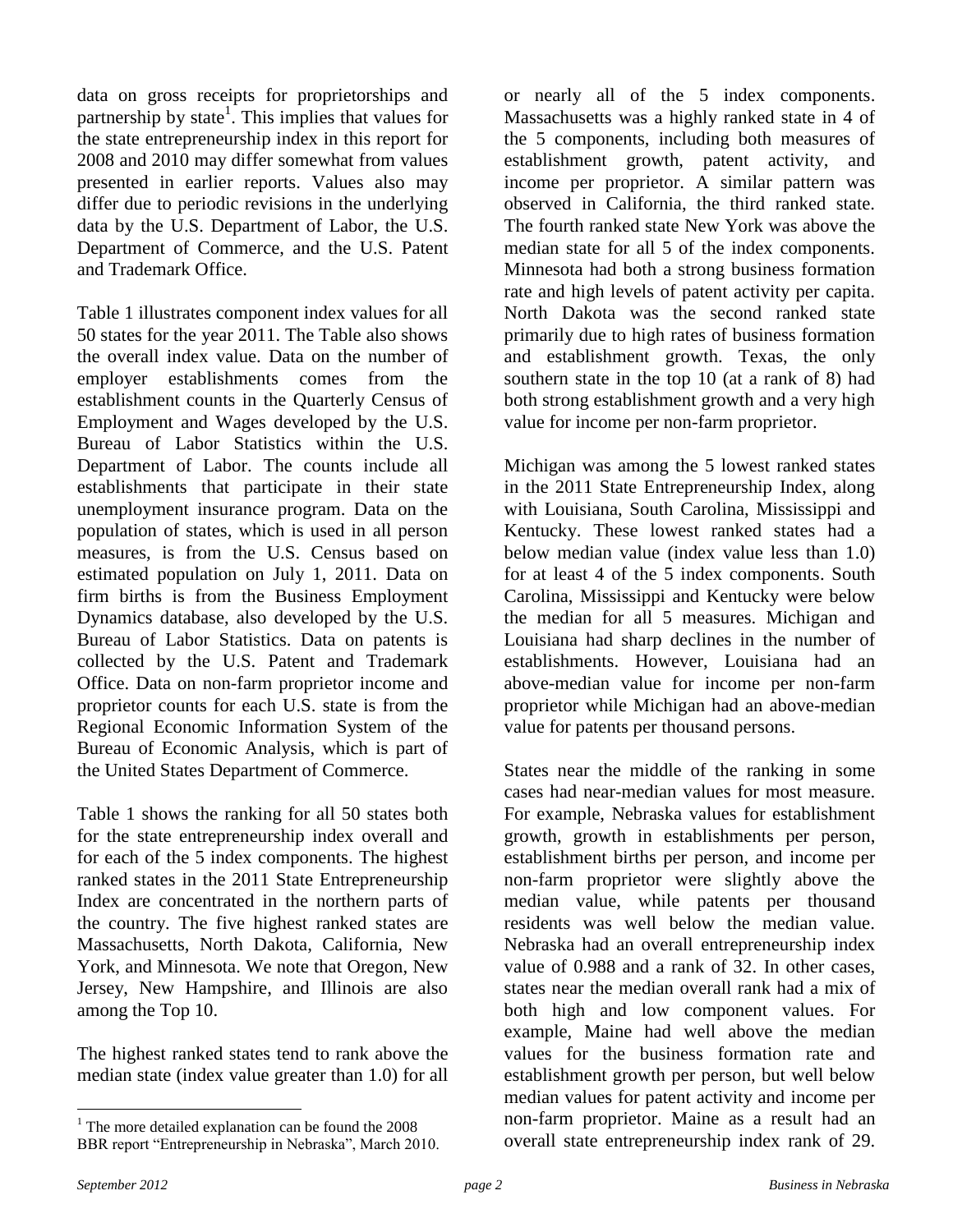|                                      |                                                                                                                 |                   | Table 1         |                |                |                |                         |
|--------------------------------------|-----------------------------------------------------------------------------------------------------------------|-------------------|-----------------|----------------|----------------|----------------|-------------------------|
|                                      | 2011 State Entrepreneurship Index Rank and Index Values for Each Subcomponent Index                             |                   |                 |                |                |                |                         |
|                                      |                                                                                                                 | Growth in         | <b>Business</b> | Patents Per    | Average        | Average        |                         |
|                                      | Growth in                                                                                                       | Establishments    | Formation       | Thousand       | Proprietor     | Index          |                         |
| <b>State</b>                         | Establishments                                                                                                  | Per Capita        | Rate            | Residents      | Income         | Value          | Rank                    |
| <b>Alabama</b>                       | 0.534                                                                                                           | 0.848             | $-0.087$        | 0.158          | 0.275          | 0.346          | 44                      |
| Alaska                               | 1.101                                                                                                           | 0.809             | 1.140           | $-0.026$       | 2.039          | 1.013          | 28                      |
| Arizona                              | 0.524                                                                                                           | 0.323             | 0.779           | 1.291          | 0.867          | 0.757          | 39                      |
| <b>Arkansas</b>                      | 1.192                                                                                                           | 1.360             | 1.113           | 0.060          | 0.565          | 0.858          | 33                      |
| California                           | 2.866                                                                                                           | 2.741             | 0.879           | 3.332          | 2.121          | 2.388          | 3                       |
| Colorado                             | $-0.201$                                                                                                        | $-0.598$          | 2.698           | 1.821          | 1.581          | 1.060          | 24                      |
| <b>Connecticut</b>                   | 0.395                                                                                                           | 0.866             | 0.341           | 2.360          | 3.215          | 1.435          | 12                      |
| <b>Delaware</b>                      | 0.008                                                                                                           | 0.000             | 1.955           | 1.974          | 1.525          | 1.093          | 21                      |
| Florida                              | 0.564                                                                                                           | 0.305             | 3.001           | 0.659          | $-0.267$       | 0.852          | 35                      |
| Georgia                              | 0.343                                                                                                           | 0.158             | 1.290           | 0.760          | 0.254          | 0.561          | 41                      |
| Hawaii<br>Idaho                      | 0.391                                                                                                           | 0.363             | 0.330           | 0.187<br>2.772 | 0.424<br>0.409 | 0.339          | 45<br>36                |
| <b>Illinois</b>                      | $-0.546$<br>2.007                                                                                               | $-0.598$<br>2.428 | 2.138           | 1.335          | 1.320          | 0.835          | 9                       |
| Indiana                              | 1.057                                                                                                           | 1.339             | 0.839<br>0.315  | 0.872          | 0.190          | 1.586<br>0.755 | 40                      |
| lowa                                 | $-0.015$                                                                                                        | 0.275             | 0.289           | 0.998          | 0.891          | 0.488          | 42                      |
| <b>Kansas</b>                        | 1.577                                                                                                           | 1.844             | 1.068           | 1.002          | 1.067          | 1.312          | 15                      |
| Kentucky                             | 0.597                                                                                                           | 0.805             | $-0.157$        | 0.330          | $-0.065$       | 0.302          | 46                      |
| Louisiana                            | $-0.933$                                                                                                        | $-0.818$          | 0.388           | 0.132          | 1.360          | 0.026          | 50                      |
| <b>Maine</b>                         | 1.069                                                                                                           | 1.602             | 1.674           | 0.443          | 0.267          | 1.011          | 29                      |
| Maryland                             | 1.542                                                                                                           | 1.581             | 1.057           | 1.005          | 1.111          | 1.259          | 17                      |
| <b>Massachusetts</b>                 | 4.028                                                                                                           | 4.238             | 0.874           | 3.433          | 2.483          | 3.011          | $\mathbf{1}$            |
| Michigan                             | $-1.150$                                                                                                        | $-0.569$          | 0.186           | 1.719          | 0.293          | 0.096          | 49                      |
| Minnesota                            | 1.651                                                                                                           | 1.756             | 1.525           | 3.224          | 0.788          | 1.789          | 5                       |
| Mississippi                          | 0.286                                                                                                           | 0.657             | $-0.174$        | 0.033          | 0.664          | 0.293          | 47                      |
| Missouri                             | 1.103                                                                                                           | 1.498             | 0.370           | 0.508          | 1.797          | 1.055          | 25                      |
| <b>Montana</b>                       | 0.471                                                                                                           | 0.520             | 2.971           | 0.279          | 0.026          | 0.853          | 34                      |
| Nebraska                             | 1.115                                                                                                           | 1.195             | 1.121           | 0.365          | 1.146          | 0.988          | 32                      |
| Nevada                               | $-0.785$                                                                                                        | $-0.709$          | 1.789           | 0.859          | 0.665          | 0.364          | 43                      |
| <b>New Hampshire</b>                 | 0.388                                                                                                           | 0.888             | 2.317           | 2.440          | 1.729          | 1.553          | ${\bf 10}$              |
| <b>New Jersey</b>                    | 0.510                                                                                                           | 0.909             | 1.862           | 1.892          | 3.224          | 1.679          | $\overline{\mathbf{z}}$ |
| <b>New Mexico</b><br><b>New York</b> | 1.685<br>1.723                                                                                                  | 1.684<br>2.036    | 0.790<br>1.829  | 0.643<br>1.535 | 0.277<br>4.030 | 1.016<br>2.230 | 27<br>4                 |
| <b>North Carolina</b>                | 1.477                                                                                                           | 1.321             | 0.943           | 1.081          | 0.321          | 1.029          | 26                      |
| <b>North Dakota</b>                  | 3.695                                                                                                           | 3.243             | 4.067           | 0.386          | 1.183          | 2.515          | $\mathbf 2$             |
| Ohio                                 | 1.321                                                                                                           | 1.854             | $-0.072$        | 1.253          | 1.088          | 1.089          | 22                      |
| Oklahoma                             | 1.028                                                                                                           | 1.000             | 0.577           | 0.389          | 2.026          | 1.004          | 30                      |
| Oregon                               | 2.068                                                                                                           | 2.004             | 1.728           | 2.447          | 0.562          | 1.762          | 6                       |
| Pennsylvania                         | 1.791                                                                                                           | 2.223             | 0.338           | 1.029          | 2.333          | 1.543          | ${\bf 11}$              |
| <b>Rhode Island</b>                  | 0.495                                                                                                           | 1.156             | 2.000           | 1.235          | 1.067          | 1.191          | 19                      |
| <b>South Carolina</b>                | 0.288                                                                                                           | 0.212             | 0.433           | 0.519          | $-0.508$       | 0.189          | 48                      |
| <b>South Dakota</b>                  | 1.088                                                                                                           | 1.000             | 1.628           | 0.341          | 0.933          | 0.998          | 31                      |
| <b>Tennessee</b>                     | 0.331                                                                                                           | 0.387             | $-0.055$        | 0.516          | 2.702          | 0.776          | 38                      |
| Texas                                | 1.957                                                                                                           | 1.319             | 0.443           | 1.145          | 3.178          | 1.608          | 8                       |
| Utah                                 | 0.763                                                                                                           | 0.259             | 2.515           | 1.659          | 0.149          | 1.069          | 23                      |
| Vermont                              | 0.464                                                                                                           | 0.980             | 1.791           | 3.506          | $-0.220$       | 1.304          | 16                      |
| Virginia                             | 1.407                                                                                                           | 1.324             | 1.737           | 0.715          | 0.588          | 1.154          | 20                      |
| Washington                           | 0.972                                                                                                           | 0.616             | 0.912           | 3.137          | 1.272          | 1.382          | 13                      |
| <b>West Virginia</b>                 | 1.095                                                                                                           | 1.633             | 0.036           | 0.037          | 1.199          | 0.800          | 37                      |
| Wisconsin                            | 1.715                                                                                                           | 2.033             | $-0.114$        | 1.423          | 0.909          | 1.193          | 18                      |
| Wyoming                              | 0.916<br>Sources: U.S. Denartment of Labor and U.S. Denartment of Commerce and U.S. Patent and Trademark Office | 1.029             | 3.242           | 0.348          | 1.281          | 1.363          | 14                      |

Sources: U.S. Department of Labor and U.S. Department of Commerce and U.S. Patent and Trademark Office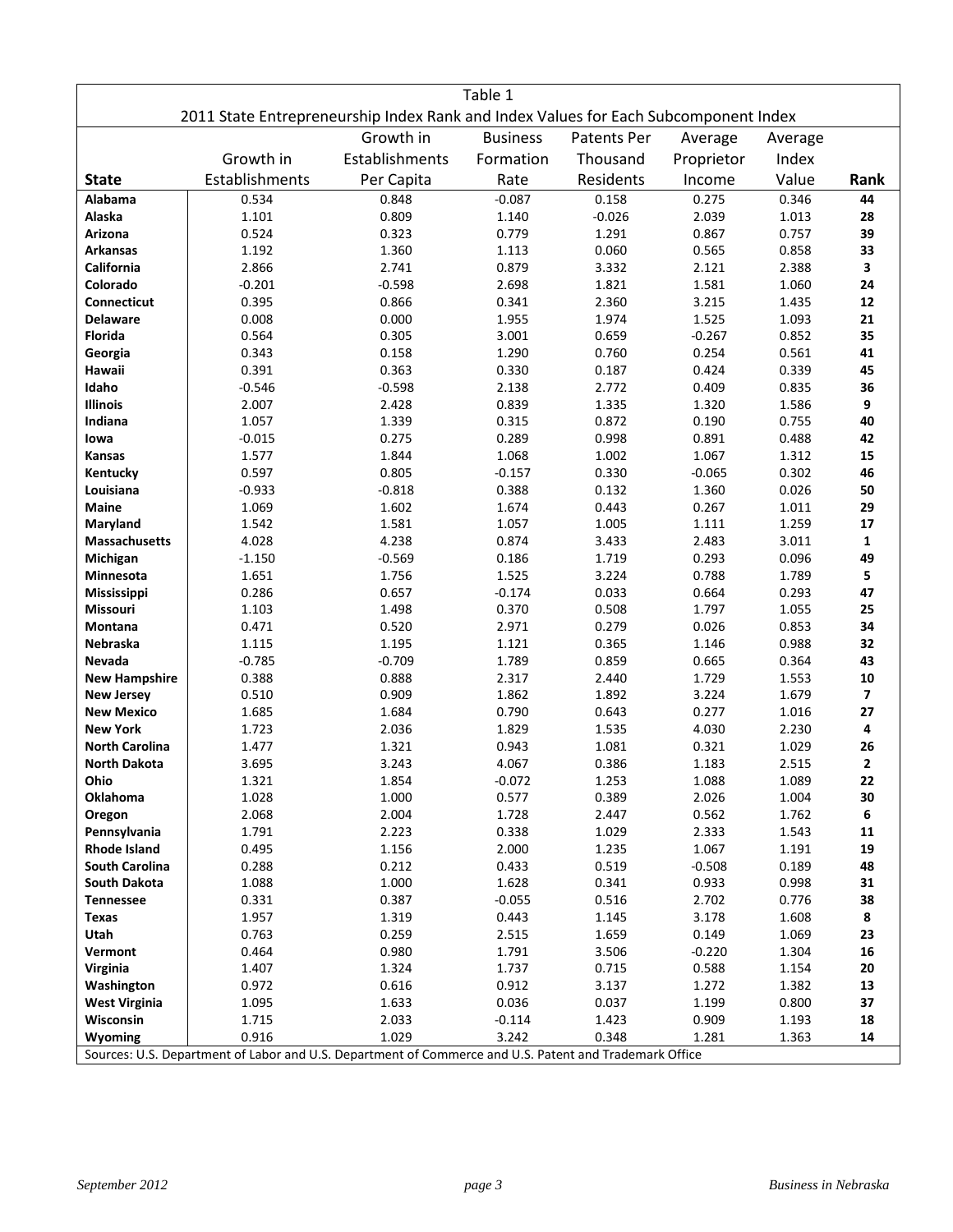#### **STATE RANKS 2010 AND 2011**

Massachusetts was the highest ranked state in 2010 after revisions to the index data and remains in the top spot in 2011. New York also remained among the highest ranked states for a second year, falling to the  $4<sup>th</sup>$  rank in 2011 after being ranked  $3<sup>rd</sup>$  in 2010. North Dakota, the  $2<sup>nd</sup>$ ranked state in 2011, moved up from the rank of 8<sup>th</sup> in 2010. California moved up from a rank of  $6<sup>th</sup>$  in 2010 to  $3<sup>rd</sup>$  in 2011. Minnesota moved up the most, moving from the  $24<sup>th</sup>$  rank in 2010 to 5<sup>th</sup> in 2011. The reason for each state's move from 2010 to 2011 are evident in Tables 3 through 7, which provide 2010 and 2011 values for each of the 5 index components.

Louisiana dropped rapidly in the rankings in 2011, from  $5^{\text{th}}$  in 2010 to  $50^{\text{th}}$  in 2011. The primary reason was a sharp drop in establishment counts between the 2 years. But, outside of Louisiana there was great stability among the lowest ranked states. Michigan was a poorly ranked state in both 2010 and 2011, falling from  $42<sup>nd</sup>$  to  $49<sup>th</sup>$ . South Carolina was ranked  $48<sup>th</sup>$  in 2011, a slight improvement over the rank of  $50<sup>th</sup>$ in 2010. Mississippi was ranked  $47<sup>th</sup>$  in both 2010 and 2011. Kentucky fell from  $31<sup>st</sup>$  in 2010 down to  $46<sup>th</sup>$  in 2010.

There was modest improvement for several states that had ranked poorly in 2010. Among western states, Nevada had been ranked  $48<sup>th</sup>$  in 2010 and moved up slightly to the 43<sup>rd</sup> rank. Arizona moved from  $49^{\text{th}}$  to  $39^{\text{th}}$ . Utah rose from  $44^{\text{th}}$  in 2010 to  $23^{\text{rd}}$ . Maine had been ranked  $43^{\text{rd}}$  in 2010 and rose to 29<sup>th</sup> in 2011 while North Carolina rose from  $38<sup>th</sup>$  in 2010 to  $26<sup>th</sup>$  in 2011. Ohio moved from  $40^{th}$  to  $22^{nd}$ , while Wisconsin moved from  $34<sup>th</sup>$  to  $18<sup>th</sup>$ . Few states experienced a sharp drop in ranking outside of Louisiana. South Dakota fell from  $18<sup>th</sup>$  to  $31<sup>st</sup>$ . The State of Washington fell from  $2<sup>nd</sup>$  in 2010 to 13<sup>th</sup> in 2011.

Many states experienced little change in ranking between 2010 and 2011. Nebraska, for example, was ranked  $25<sup>th</sup>$  in 2010 and  $32<sup>nd</sup>$  in 2011. As noted above, trends for the index components are discussed in detail in Tables 3 through 7.

| Table 2                                                        |                                             |              |                         |              |  |  |  |  |  |  |  |  |  |  |
|----------------------------------------------------------------|---------------------------------------------|--------------|-------------------------|--------------|--|--|--|--|--|--|--|--|--|--|
|                                                                | State Entrepreneurship Index, 2010 and 2011 |              |                         |              |  |  |  |  |  |  |  |  |  |  |
| <b>State</b>                                                   | 2010                                        | <b>Index</b> | 2011                    | <b>Index</b> |  |  |  |  |  |  |  |  |  |  |
|                                                                | Rank                                        | Value        | Rank                    | Value        |  |  |  |  |  |  |  |  |  |  |
| Alabama                                                        | 46                                          | 0.44         | 44                      | 0.35         |  |  |  |  |  |  |  |  |  |  |
| Alaska                                                         | 17                                          | 1.27         | 28                      | 1.01         |  |  |  |  |  |  |  |  |  |  |
| Arizona                                                        | 49                                          | $-0.01$      | 39                      | 0.76         |  |  |  |  |  |  |  |  |  |  |
| Arkansas                                                       | 37                                          | 0.84         | 33                      | 0.86         |  |  |  |  |  |  |  |  |  |  |
| California                                                     | 6                                           | 1.77         | 3                       | 2.39         |  |  |  |  |  |  |  |  |  |  |
| Colorado                                                       | 23                                          | 1.13         | 24                      | 1.06         |  |  |  |  |  |  |  |  |  |  |
| Connecticut                                                    | 13                                          | 1.59         | 12                      | 1.44         |  |  |  |  |  |  |  |  |  |  |
| Delaware                                                       | 27                                          | 1.08         | 21                      | 1.09         |  |  |  |  |  |  |  |  |  |  |
| Florida                                                        | 30                                          | 1.06         | 35                      | 0.85         |  |  |  |  |  |  |  |  |  |  |
| Georgia                                                        | 39                                          | 0.71         | 41                      | 0.56         |  |  |  |  |  |  |  |  |  |  |
| Hawaii                                                         | 41                                          | 0.62         | 45                      | 0.34         |  |  |  |  |  |  |  |  |  |  |
| Idaho                                                          | 26                                          | 1.11         | 36                      | 0.84         |  |  |  |  |  |  |  |  |  |  |
| <b>Illinois</b>                                                | 12                                          | 1.60         | 9                       | 1.59         |  |  |  |  |  |  |  |  |  |  |
| Indiana                                                        | 45                                          | 0.59         | 40                      | 0.75         |  |  |  |  |  |  |  |  |  |  |
| lowa                                                           | 36                                          | 0.86         | 42                      | 0.49         |  |  |  |  |  |  |  |  |  |  |
| Kansas                                                         | 22                                          | 1.13         | 15                      | 1.31         |  |  |  |  |  |  |  |  |  |  |
| Kentucky                                                       | 31                                          | 1.02         | 46                      | 0.30         |  |  |  |  |  |  |  |  |  |  |
| Louisiana                                                      | 5                                           | 1.84         | 50                      | 0.03         |  |  |  |  |  |  |  |  |  |  |
| Maine                                                          | 43                                          | 0.61         | 29                      | 1.01         |  |  |  |  |  |  |  |  |  |  |
| Maryland                                                       | 29                                          | 1.07         | 17                      | 1.26         |  |  |  |  |  |  |  |  |  |  |
| Massachusetts                                                  | 1                                           | 2.46         | 1                       | 3.01         |  |  |  |  |  |  |  |  |  |  |
| Michigan                                                       | 42                                          | 0.62         | 49                      | 0.10         |  |  |  |  |  |  |  |  |  |  |
| Minnesota                                                      | 24                                          | 1.12         | 5                       | 1.79         |  |  |  |  |  |  |  |  |  |  |
|                                                                | 47                                          |              | 47                      |              |  |  |  |  |  |  |  |  |  |  |
| Mississippi<br>Missouri                                        | 21                                          | 0.39<br>1.17 | 25                      | 0.29<br>1.05 |  |  |  |  |  |  |  |  |  |  |
|                                                                | 32                                          |              | 34                      |              |  |  |  |  |  |  |  |  |  |  |
| Montana                                                        | 25                                          | 0.91<br>1.11 | 32                      | 0.85         |  |  |  |  |  |  |  |  |  |  |
| Nebraska<br>Nevada                                             | 48                                          |              | 43                      | 0.99         |  |  |  |  |  |  |  |  |  |  |
|                                                                | $\overline{7}$                              | 0.25         | 10                      | 0.36         |  |  |  |  |  |  |  |  |  |  |
| New Hampshire                                                  |                                             | 1.68         |                         | 1.55         |  |  |  |  |  |  |  |  |  |  |
| New Jersey                                                     | 4                                           | 2.13         | 7                       | 1.68         |  |  |  |  |  |  |  |  |  |  |
| <b>New Mexico</b>                                              | 28                                          | 1.08         | 27                      | 1.02         |  |  |  |  |  |  |  |  |  |  |
| <b>New York</b>                                                | 3                                           | 2.24         | $\overline{4}$          | 2.23         |  |  |  |  |  |  |  |  |  |  |
| <b>North Carolina</b>                                          | 38                                          | 0.75         | 26                      | 1.03         |  |  |  |  |  |  |  |  |  |  |
| North Dakota                                                   | 8                                           | 1.66         | $\overline{\mathbf{c}}$ | 2.52         |  |  |  |  |  |  |  |  |  |  |
| Ohio                                                           | 40                                          | 0.68         | 22                      | 1.09         |  |  |  |  |  |  |  |  |  |  |
| Oklahoma                                                       | 14                                          | 1.52         | 30                      | 1.00         |  |  |  |  |  |  |  |  |  |  |
| Oregon                                                         | 10                                          | 1.62         | 6                       | 1.76         |  |  |  |  |  |  |  |  |  |  |
| Pennsylvania                                                   | 15                                          | 1.39         | 11                      | 1.54         |  |  |  |  |  |  |  |  |  |  |
| Rhode Island                                                   | 19                                          | 1.24         | 19                      | 1.19         |  |  |  |  |  |  |  |  |  |  |
| South Carolina                                                 | 50                                          | $-0.13$      | 48                      | 0.19         |  |  |  |  |  |  |  |  |  |  |
| South Dakota                                                   | 18                                          | 1.25         | 31                      | 1.00         |  |  |  |  |  |  |  |  |  |  |
| Tennessee                                                      | 33                                          | 0.90         | 38                      | 0.78         |  |  |  |  |  |  |  |  |  |  |
| Texas                                                          | 11                                          | 1.61         | 8                       | 1.61         |  |  |  |  |  |  |  |  |  |  |
| Utah                                                           | 44                                          | 0.60         | 23                      | 1.07         |  |  |  |  |  |  |  |  |  |  |
| Vermont                                                        | 16                                          | 1.37         | 16                      | 1.30         |  |  |  |  |  |  |  |  |  |  |
| Virginia                                                       | 20                                          | 1.20         | 20                      | 1.15         |  |  |  |  |  |  |  |  |  |  |
| Washington                                                     | 2                                           | 2.38         | 13                      | 1.38         |  |  |  |  |  |  |  |  |  |  |
| West Virginia                                                  | 35                                          | 0.87         | 37                      | 0.80         |  |  |  |  |  |  |  |  |  |  |
| Wisconsin                                                      | 34                                          | 0.90         | 18                      | 1.19         |  |  |  |  |  |  |  |  |  |  |
| Wyoming                                                        | 9                                           | 1.62         | 14                      | 1.36         |  |  |  |  |  |  |  |  |  |  |
| Sources: U.S. Departments of Labor, Commerce and Patent Office |                                             |              |                         |              |  |  |  |  |  |  |  |  |  |  |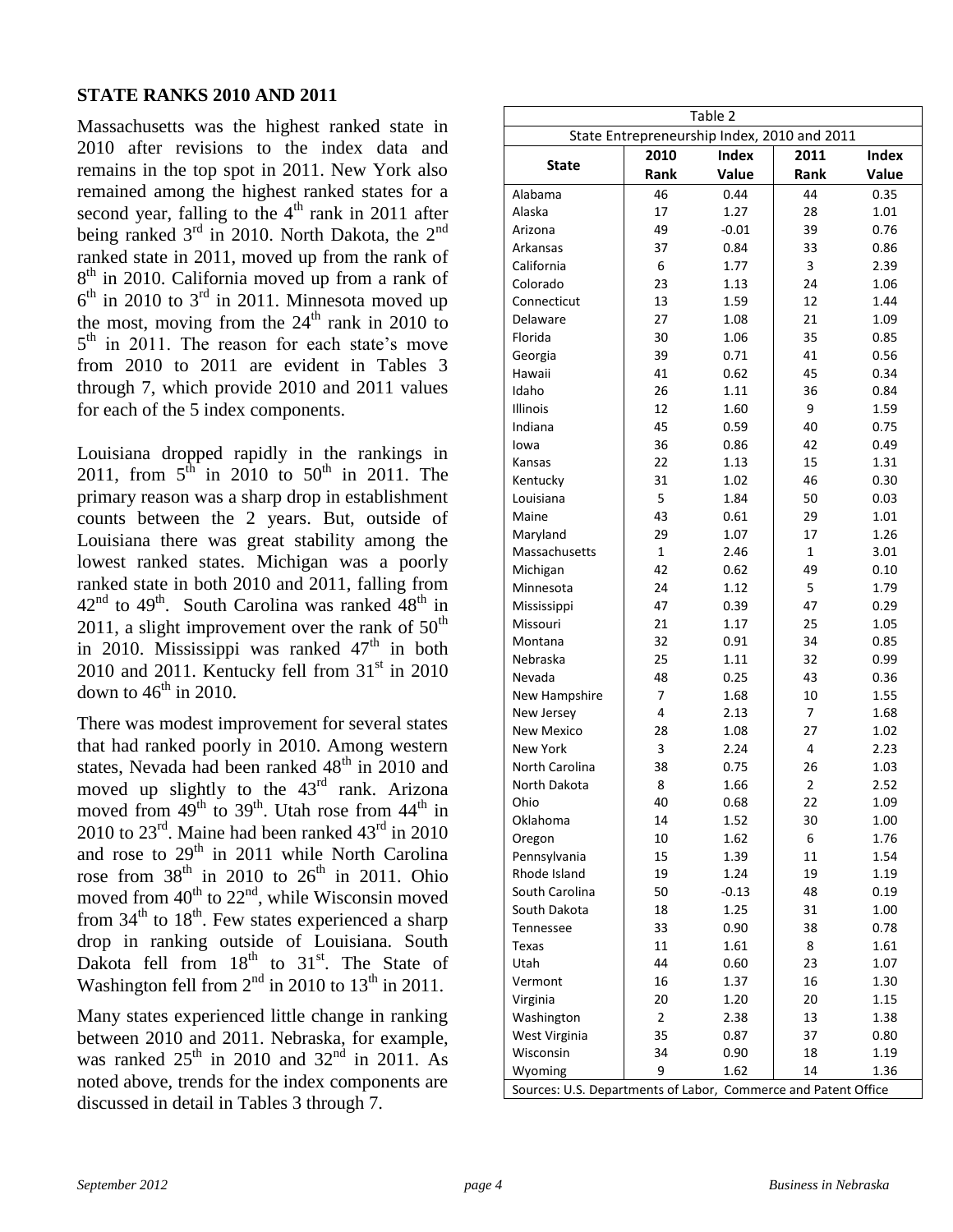#### **ESTABLISHMENT GROWTH**

This section examines changes in establishment growth between 2010 and 2011. As seen in Table 3, North Dakota moved from the  $5<sup>th</sup>$  ranked state in establishment growth in 2010 to  $2<sup>nd</sup>$  in 2011. However, some of the largest improvements occurred in California and Minnesota. California moved up from the  $21<sup>st</sup>$  ranked state in establishment growth in 2010 to  $3<sup>rd</sup>$  in establishment growth in 2011. This is part of the reason that California moved from  $6<sup>th</sup>$  to  $3<sup>rd</sup>$  in the overall entrepreneurship index. Minnesota also moved up into the top 5 in the overall entrepreneurship index, in part because the state improved from  $34<sup>th</sup>$  in establishment growth in 2010 to  $11^{\text{th}}$  in 2011.

A sharp decline in the number of establishments was a big part of the reason that Louisiana dropped to second last in the entrepreneurship index in 2011. The number of establishments grew rapidly in 2010 but then declined sharply in 2011. This pattern may have reflected a surge in businesses to address the cleanup from the 2010 oil spill in the Gulf of Mexico. Louisiana dropped rapidly in the rankings in 2011, from  $1<sup>st</sup>$ in 2010 to  $49<sup>th</sup>$  in 2011. Kentucky went from being a leading state in establishment growth in  $2010$  (4<sup>th</sup>) to a near-median state in 2011.

Among western states, Arizona improved from being the lowest ranked state in terms of establishment change in 2010 to being ranked  $32<sup>nd</sup>$  in 2011. This mirrored the state's improvement in the overall entrepreneurship index. There was a similar improvement in Utah. Nevada, by contrast, remained among the lowest ranked states for establishment growth in 2011. The establishment growth rank improved significantly in Maine, North Carolina, Ohio, and Pennsylvania. By contrast, the State of Washington fell from being a leading state in establishment growth in 2010 to a near-median rate in 2011. Iowa's rank also dropped substantially between 2010 and 2011, though the state did not drop far in the overall entrepreneurship index. Many other states by and large maintained their rank for establishment growth in 2010 and 2011, including Nebraska.

|                                  |                      | Table 3                                     |              |                       |
|----------------------------------|----------------------|---------------------------------------------|--------------|-----------------------|
|                                  |                      | Percent Establishment Growth, 2010 and 2011 |              |                       |
| <b>State</b>                     | 2010<br>Rank         | <b>Index</b><br>Value                       | 2011<br>Rank | <b>Index</b><br>Value |
| Alabama                          | 35                   | 0.64                                        | 31           | 0.53                  |
| Alaska                           | 14                   | 1.61                                        | 20           | 1.10                  |
| Arizona                          | 50                   | $-1.37$                                     | 32           | 0.52                  |
| Arkansas                         | 24                   | 1.06                                        | 17           | 1.19                  |
| California                       | 21                   | 1.33                                        | 3            | 2.87                  |
| Colorado                         | 44                   | 0.02                                        | 46           | $-0.20$               |
| Connecticut                      | 30                   | 0.86                                        | 37           | 0.40                  |
| Delaware                         | 43                   | 0.06                                        | 44           | 0.01                  |
| Florida                          | 27                   | 0.90                                        | 30           | 0.56                  |
| Georgia                          | 37                   | 0.58                                        | 40           | 0.34                  |
| Hawaii                           | 31                   | 0.80                                        | 38           | 0.39                  |
| Idaho                            | 45                   | 0.01                                        | 47           | $-0.55$               |
| Illinois                         | 6                    | 2.27                                        | 5            | 2.01                  |
| Indiana                          | 28                   | 0.88                                        | 24           | 1.06                  |
| lowa                             | 20                   | 1.37                                        | 45           | $-0.02$               |
| Kansas                           | 13                   | 1.63                                        | 12           | 1.58                  |
| Kentucky                         | 4                    | 2.40                                        | 29           | 0.60                  |
| Louisiana                        | $\mathbf{1}$         | 3.66                                        | 49           | $-0.93$               |
| Maine                            | 46                   | $-0.15$                                     | 23           | 1.07                  |
| Maryland                         | 25                   | 1.02                                        | 13           | 1.54                  |
| Massachusetts                    | 3                    | 2.95                                        | 1            | 4.03                  |
|                                  | 42                   | 0.25                                        | 50           | $-1.15$               |
| Michigan<br>Minnesota            | 34                   | 0.72                                        | 11           |                       |
|                                  | 39                   |                                             |              | 1.65                  |
| Mississippi                      | 18                   | 0.50<br>1.46                                | 43<br>19     | 0.29                  |
| Missouri<br>Montana              | 33                   | 0.73                                        | 35           | 1.10                  |
| Nebraska                         | 17                   | 1.48                                        | 18           | 0.47<br>1.11          |
| Nevada                           | 49                   | $-1.14$                                     | 48           | $-0.78$               |
|                                  | 36                   | 0.64                                        | 39           | 0.39                  |
| New Hampshire<br>New Jersey      | 11                   | 1.78                                        | 33           | 0.51                  |
| <b>New Mexico</b>                | 9                    | 1.90                                        | 10           | 1.68                  |
| New York                         | 10                   | 1.80                                        | 8            | 1.72                  |
| North Carolina                   | 32                   | 0.77                                        | 14           | 1.48                  |
| North Dakota                     | 5                    | 2.31                                        | 2            | 3.70                  |
| Ohio                             |                      | 0.49                                        |              |                       |
| Oklahoma                         | 40<br>7              | 2.24                                        | 16           | 1.32                  |
|                                  | 15                   | 1.53                                        | 25<br>4      | 1.03<br>2.07          |
| Oregon                           |                      |                                             |              |                       |
| Pennsylvania<br>Rhode Island     | 22                   | 1.31                                        | 7            | 1.79                  |
| South Carolina                   | 29                   | 0.86<br>$-0.41$                             | 34<br>42     | 0.49                  |
|                                  | 48<br>12             |                                             | 22           | 0.29                  |
| South Dakota                     |                      | 1.77                                        |              | 1.09                  |
| Tennessee                        | 38                   | 0.58                                        | 41           | 0.33                  |
| Texas                            | 8<br>47              | 2.03                                        | 6            | 1.96                  |
| Utah                             |                      | $-0.22$                                     | 28           | 0.76                  |
| Vermont                          | 41                   | 0.35                                        | 36           | 0.46                  |
| Virginia                         | 16<br>$\overline{2}$ | 1.53                                        | 15           | 1.41                  |
| Washington                       |                      | 3.32                                        | 26           | 0.97                  |
| West Virginia                    | 19                   | 1.43                                        | 21<br>9      | $1.10\,$<br>1.71      |
| Wisconsin                        | 26<br>23             | 0.98<br>1.27                                |              | 0.92                  |
| Wyoming                          |                      |                                             | 27           |                       |
| Source: U.S. Department of Labor |                      |                                             |              |                       |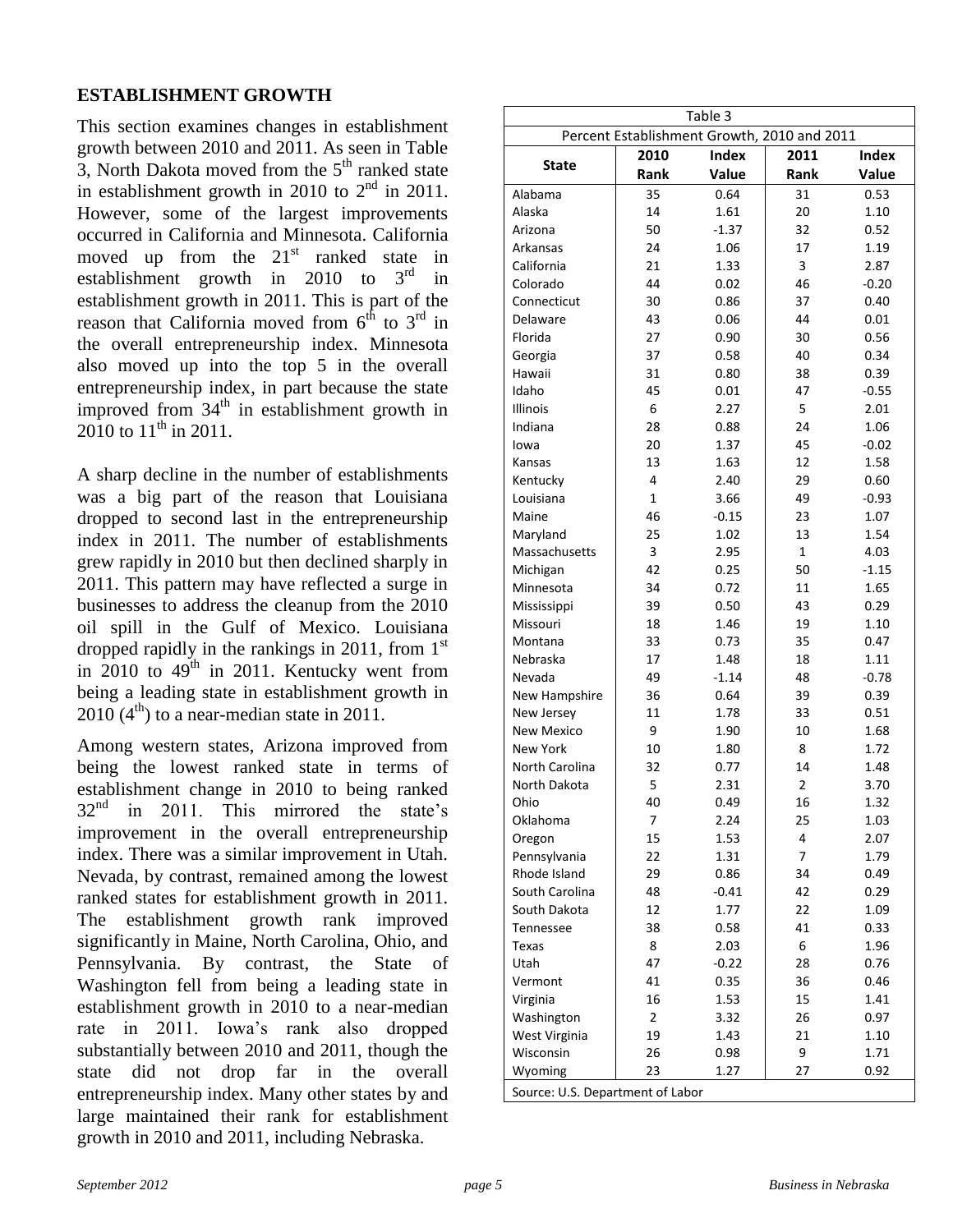#### **GROWTH IN ESTABLISHMENTS PER PERSON**

Establishment growth may reflect growth in the population of a state rather than a change in the share of the population involved in entrepreneurship. As a result, some states with a large percentage increase (or decrease) in establishments may not experience a large change in the share of the population involved in entrepreneurship.

As a result, states with rapid population growth such as Florida tend have a lower rank for the growth in establishments per person than for the growth in the number of establishments. In 2011, Florida was ranked 30th in the establishment growth and  $40<sup>th</sup>$  (see Table 3) in growth in establishments per person. Utah was ranked near the median, at  $28<sup>th</sup>$ , in establishment growth but was ranked near the bottom, at  $42<sup>nd</sup>$  in growth in establishments per person. States with slower population growth or population loss tend to rank higher in growth in establishments per person. For example, in 2011 Ohio was ranked  $9<sup>th</sup>$  in growth in establishments per person but  $16<sup>th</sup>$  in growth in the number of establishments. New York was ranked  $6<sup>th</sup>$ in establishment growth per person but  $8<sup>th</sup>$  in establishment growth. New Hampshire was ranked  $39<sup>th</sup>$  in establishment growth in in 2011 but was ranked  $29<sup>th</sup>$  in growth in establishments per capita.

Some states with slow population growth even show a different trend in establishment growth and growth in establishments per person. For example, Rhode Island fell from  $29<sup>th</sup>$  to  $34<sup>th</sup>$  in the rankings for establishment growth between 2010 and 2011 (see Table 3) but rose in the ranking for growth in establishments per person, from  $28<sup>th</sup>$  to  $23<sup>rd</sup>$ . One note should be made about estimates for establishment growth per person in 2010, as is seen in Appendix A.2. The U.S. Census does not re-estimate state population for the proceeding decade when a new Census population count is made. As a result, there can be significant discontinuity between post- Census estimates for 2010 and pre-Census estimates for 2001 through 2010. Pre-Census estimates for 2010 were used to calculate 2009-2010 growth in establishments per person and post-Census estimates for 2010 were used to calculate growth in establishments per person for 2010-2011.

| Growth in Establishments Per Person, 2010 and 2011 |                | Table 4      |                |                |
|----------------------------------------------------|----------------|--------------|----------------|----------------|
|                                                    |                | <b>Index</b> | 2011           |                |
| <b>State</b>                                       | 2010<br>Rank   | Value        | Rank           | Index<br>Value |
| Alabama                                            | 37             | 0.67         | 31             | 0.85           |
| Alaska                                             | 25             | 1.01         | 32             | 0.81           |
| Arizona                                            | 50             | $-1.83$      | 39             | 0.32           |
| Arkansas                                           | 29             | 0.93         | 17             | 1.36           |
| California                                         | 23             | 1.13         | 3              | 2.74           |
| Colorado                                           | 46             | $-0.53$      | 47             | $-0.60$        |
| Connecticut                                        | 24             | 1.01         | 30             | 0.87           |
| Delaware                                           | 44             | $-0.09$      | 45             | 0.00           |
| Florida                                            | 35             | 0.74         | 40             | 0.30           |
| Georgia                                            | 42             | 0.39         | 44             | 0.16           |
| Hawaii                                             | 31             | 0.88         | 38             | 0.36           |
| Idaho                                              | 45             | $-0.25$      | 48             | $-0.60$        |
| Illinois                                           | $\overline{4}$ | 2.44         | 4              | 2.43           |
| Indiana                                            | 27             | 0.98         | 18             | 1.34           |
| lowa                                               | 16             | 1.37         | 41             | 0.28           |
| Kansas                                             | 15             | 1.46         | 10             | 1.84           |
| Kentucky                                           | 5              | 2.36         | 33             | 0.81           |
| Louisiana                                          | 1              | 3.48         | 50             | $-0.82$        |
| Maine                                              | 43             | 0.39         | 14             | 1.60           |
| Maryland                                           | 30             | 0.92         | 15             | 1.58           |
| Massachusetts                                      | $\overline{2}$ | 2.93         | $\mathbf{1}$   | 4.24           |
| Michigan                                           | 33             | 0.79         | 46             | $-0.57$        |
| Minnesota                                          | 34             | 0.74         | 11             | 1.76           |
| Mississippi                                        | 38             | 0.63         | 34             | 0.66           |
| Missouri                                           | 11             | 1.52         | 16             | 1.50           |
| Montana                                            | 36             | 0.71         | 36             | 0.52           |
| Nebraska                                           | 19             | 1.30         | 22             | 1.19           |
| Nevada                                             | 49             | $-1.13$      | 49             | $-0.71$        |
| New Hampshire                                      | 26             | 0.99         | 29             | 0.89           |
| New Jersey                                         | 9              | 1.92         | 28             | 0.91           |
| <b>New Mexico</b>                                  | 14             | 1.48         | 12             | 1.68           |
| <b>New York</b>                                    | 6              | 2.01         | 6              | 2.04           |
| North Carolina                                     | 40             | 0.56         | 20             | 1.32           |
| North Dakota                                       | 7              | 1.97         | $\overline{2}$ | 3.24           |
| Ohio                                               | 32             | 0.85         | 9              | 1.85           |
| Oklahoma                                           | 8              | 1.93         | 25             | 1.00           |
| Oregon                                             | 17             | 1.37         | 8              | 2.00           |
| Pennsylvania                                       | 13             | 1.49         | 5              | 2.22           |
| Rhode Island                                       | 28             | 0.96         | 23             | 1.16           |
| South Carolina                                     | 47             | $-0.60$      | 43             | 0.21           |
| South Dakota                                       | 12             | 1.50         | 26             | 1.00           |
| Tennessee                                          | 41             | 0.47         | 37             | 0.39           |
| Texas                                              | 20             | 1.28         | 21             | 1.32           |
| Utah                                               | 48             | $-0.93$      | 42             | 0.26           |
| Vermont                                            | 39             | 0.58         | 27             | 0.98           |
| Virginia                                           | 18             | 1.30         | 19             | 1.32           |
| Washington                                         | 3              | 2.89         | 35             | 0.62           |
| West Virginia                                      | 10             | 1.55         | 13             | 1.63           |
| Wisconsin                                          | 22             | 1.13         | 7              | 2.03           |
| Wyoming                                            | 21             | 1.20         | 24             | 1.03           |
|                                                    |                |              |                |                |
| Sources: U.S. Departments of Labor and Commerce    |                |              |                |                |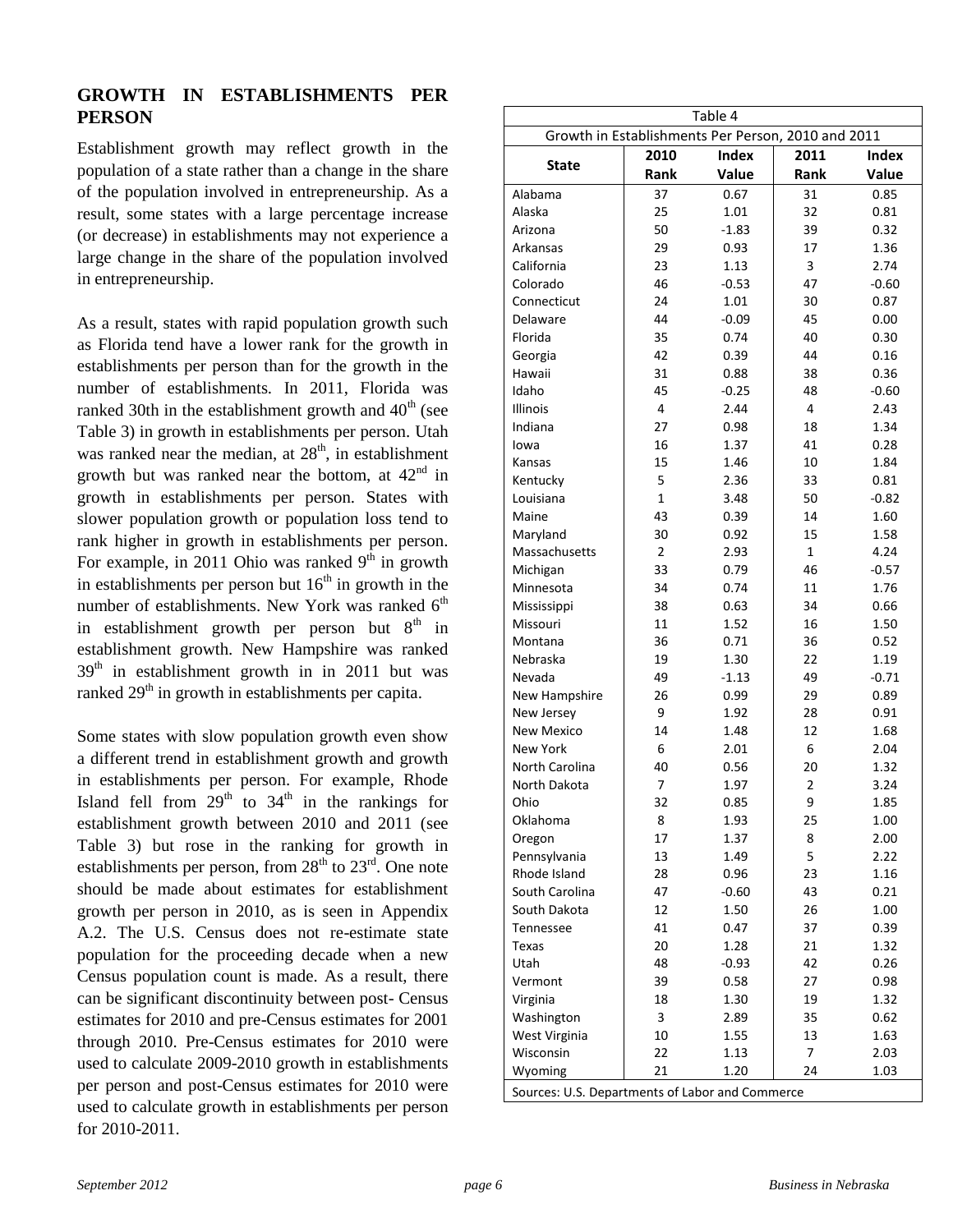#### **THE BUSINESS FORMATION RATE 2010 AND 2011**

State business formation rates were generally stable between 2010 and 2011, as seen in Table 5. However, selected states showed significant improvement. New York moved from the 18<sup>th</sup> rank in 2010 up to a rank of  $12<sup>th</sup>$  in 2011. North Dakota moved from  $7<sup>th</sup>$  in 2010 to the rank of  $1<sup>st</sup>$ . Minnesota showed the largest improvement, from  $39<sup>th</sup>$  in 2010 up to  $19<sup>th</sup>$  in 2011. This improvement in the business formation rate is one of the reasons the state moved into the top 5 in the overall state entrepreneurship index in 2011.

No state experienced such a large decline in its rank. Oregon dropped from  $9<sup>th</sup>$  in business formation rate in 2010 to  $16<sup>th</sup>$  in 2011. Arizona dropped from  $26<sup>th</sup>$  to  $32<sup>nd</sup>$ . Oklahoma dropped from  $23^{\text{rd}}$  to  $33^{\text{rd}}$  between 2010 and 2011, Pennsylvania dropped from 32<sup>nd</sup> to 39<sup>th</sup> and Hawaii dropped from 33rd to 40th.

Beyond changes in the business formation rate, it is interesting to note the consistent strength (or weakness) in business formation in selected states. For example, Massachusetts and Texas, two highly ranked states in the overall entrepreneurship index, are below-median states in the business formation rate. At the same time, there is substantial strength in the business formation rate in many western states. Colorado and Utah are  $5^{th}$  (3<sup>rd</sup> in 2010) and  $6^{th}$  ranked, respectively, in the business formation rate criterion despite being near the median among states in the overall entrepreneurship ranking. Wyoming is the top ranked or second ranked state in business formation but is ranked  $9<sup>th</sup>$  in 2010 and  $14<sup>th</sup>$  in 2011 for the overall entrepreneurship index. Nevada ranked 13<sup>th</sup> in  $2010$  and  $14<sup>th</sup>$  in 2011 in terms of the business formation rate despite being among the lowest ranked states on the overall entrepreneurship index. Readers who believe that the business formation rate is the most important indicator of a state's entrepreneurial strength should note these differences.

| Table 5<br>Establishment Births Per Person, 2010 and 2011 |                |         |                |         |  |  |  |  |  |  |  |  |
|-----------------------------------------------------------|----------------|---------|----------------|---------|--|--|--|--|--|--|--|--|
| 2010<br>Index<br>2011<br><b>Index</b>                     |                |         |                |         |  |  |  |  |  |  |  |  |
| <b>State</b>                                              | Rank           | Value   | Rank           | Value   |  |  |  |  |  |  |  |  |
| Alabama                                                   | 42             | 0.11    | 47             | $-0.09$ |  |  |  |  |  |  |  |  |
| Alaska                                                    | 19             | 1.50    | 21             | 1.14    |  |  |  |  |  |  |  |  |
| Arizona                                                   | 26             | 0.98    | 32             | 0.78    |  |  |  |  |  |  |  |  |
| Arkansas                                                  | 21             | 1.44    | 23             | 1.11    |  |  |  |  |  |  |  |  |
| California                                                | 25             | 1.02    | 28             | 0.88    |  |  |  |  |  |  |  |  |
| Colorado                                                  | 3              | 2.78    | 5              | 2.70    |  |  |  |  |  |  |  |  |
| Connecticut                                               | 37             | 0.48    | 38             | 0.34    |  |  |  |  |  |  |  |  |
| Delaware                                                  | 10             | 2.19    | 10             | 1.96    |  |  |  |  |  |  |  |  |
| Florida                                                   | $\overline{2}$ | 3.18    | 3              | 3.00    |  |  |  |  |  |  |  |  |
| Georgia                                                   | 20             | 1.48    | 20             | 1.29    |  |  |  |  |  |  |  |  |
| Hawaii                                                    | 33             | 0.64    | 40             | 0.33    |  |  |  |  |  |  |  |  |
| Idaho                                                     | 8              | 2.33    | 8              | 2.14    |  |  |  |  |  |  |  |  |
| Illinois                                                  | 30             | 0.69    | 30             | 0.84    |  |  |  |  |  |  |  |  |
| Indiana                                                   | 47             | $-0.06$ | 41             | 0.31    |  |  |  |  |  |  |  |  |
| lowa                                                      | 50             | $-0.40$ | 42             | 0.29    |  |  |  |  |  |  |  |  |
| Kansas                                                    | 34             | 0.60    | 24             | 1.07    |  |  |  |  |  |  |  |  |
| Kentucky                                                  | 46             | $-0.04$ | 49             | $-0.16$ |  |  |  |  |  |  |  |  |
| Louisiana                                                 | 35             | 0.56    | 36             | 0.39    |  |  |  |  |  |  |  |  |
| Maine                                                     | 12             | 1.94    | 17             | 1.67    |  |  |  |  |  |  |  |  |
| Maryland                                                  | 22             | 1.14    | 25             | 1.06    |  |  |  |  |  |  |  |  |
| Massachusetts                                             | 31             | 0.66    | 29             | 0.87    |  |  |  |  |  |  |  |  |
| Michigan                                                  | 43             | 0.07    | 43             | 0.19    |  |  |  |  |  |  |  |  |
| Minnesota                                                 | 39             | 0.33    | 19             | 1.53    |  |  |  |  |  |  |  |  |
| Mississippi                                               | 44             | 0.01    | 50             | $-0.17$ |  |  |  |  |  |  |  |  |
| Missouri                                                  | 40             | 0.33    | 37             | 0.37    |  |  |  |  |  |  |  |  |
| Montana                                                   | 4              | 2.68    | 4              | 2.97    |  |  |  |  |  |  |  |  |
| Nebraska                                                  | 24             | 1.05    | 22             | 1.12    |  |  |  |  |  |  |  |  |
| Nevada                                                    | 13             | 1.89    | 14             | 1.79    |  |  |  |  |  |  |  |  |
| New Hampshire                                             | 5              | 2.61    | 7              | 2.32    |  |  |  |  |  |  |  |  |
| New Jersey                                                | 16             | 1.71    | 11             | 1.86    |  |  |  |  |  |  |  |  |
| New Mexico                                                | 27             | 0.96    | 31             | 0.79    |  |  |  |  |  |  |  |  |
| New York                                                  | 18             | 1.69    | 12             | 1.83    |  |  |  |  |  |  |  |  |
| <b>North Carolina</b>                                     | 28             | 0.91    | 26             | 0.94    |  |  |  |  |  |  |  |  |
| North Dakota                                              | 7              | 2.35    | $\mathbf 1$    | 4.07    |  |  |  |  |  |  |  |  |
| Ohio                                                      | 49             | $-0.32$ | 46             | $-0.07$ |  |  |  |  |  |  |  |  |
| Oklahoma                                                  | 23             | 1.10    | 33             | 0.58    |  |  |  |  |  |  |  |  |
| Oregon                                                    | 9              | 2.22    | 16             | 1.73    |  |  |  |  |  |  |  |  |
| Pennsylvania                                              | 32             | 0.66    | 39             | 0.34    |  |  |  |  |  |  |  |  |
| Rhode Island                                              | 11             | 1.99    | 9              | 2.00    |  |  |  |  |  |  |  |  |
| South Carolina                                            | 38             | 0.37    | 35             | 0.43    |  |  |  |  |  |  |  |  |
| South Dakota                                              | 17             | 1.69    | 18             | 1.63    |  |  |  |  |  |  |  |  |
| Tennessee                                                 | 41             | 0.14    | 45             | $-0.06$ |  |  |  |  |  |  |  |  |
| Texas                                                     | 36             | 0.49    | 34             | 0.44    |  |  |  |  |  |  |  |  |
| Utah                                                      | 6              | 2.38    | 6              | 2.51    |  |  |  |  |  |  |  |  |
| Vermont                                                   | 15             | 1.74    | 13             | 1.79    |  |  |  |  |  |  |  |  |
| Virginia                                                  | 14             | 1.79    | 15             | 1.74    |  |  |  |  |  |  |  |  |
| Washington                                                | 29             | 0.86    | 27             | 0.91    |  |  |  |  |  |  |  |  |
| West Virginia                                             | 45             | $-0.01$ | 44             | 0.04    |  |  |  |  |  |  |  |  |
| Wisconsin                                                 | 48             | $-0.13$ | 48             | $-0.11$ |  |  |  |  |  |  |  |  |
| Wyoming                                                   | $\mathbf{1}$   | 3.92    | $\overline{2}$ | 3.24    |  |  |  |  |  |  |  |  |
| Sources: U.S. Departments of Labor and Commerce           |                |         |                |         |  |  |  |  |  |  |  |  |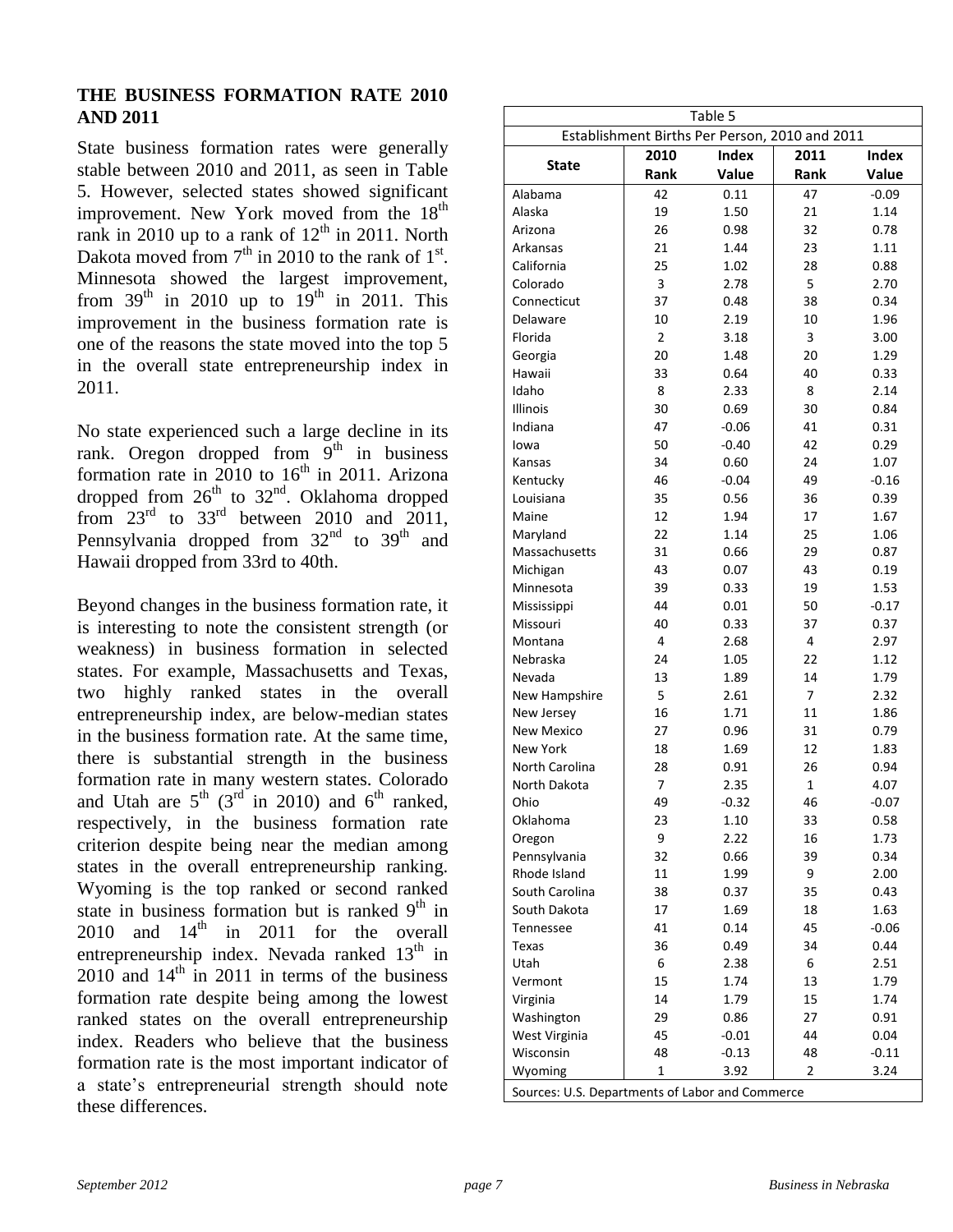#### **PATENTS PER THOUSAND PERSONS 2010 AND 2011**

The index component patents per thousand persons was largely stable in states between 2010 and 2011. Most state ranks were unchanged or nearly unchanged between the two years. There were, however, occasional modest movements in the ranks of some states. North Dakota fell from  $34<sup>th</sup>$ rank to  $38<sup>th</sup>$  rank between 2010 and 2011. Wyoming fell from  $37<sup>th</sup>$  ranked to  $40<sup>th</sup>$  rank and Washington fell from  $2<sup>nd</sup>$  to  $5<sup>th</sup>$  rank. South Carolina experienced the largest improvement in rank, moving from  $39<sup>th</sup>$  rank in 2010 up to  $33<sup>rd</sup>$ rank in 2011. South Dakota moved from  $45<sup>th</sup>$  to  $41<sup>st</sup>$ . Several states moved up two positions in the ranking, including Nebraska which moved from  $41^{\text{st}}$  to  $39^{\text{th}}$ .

Regardless of the change in ranking, it is interesting to observe which states had consistently high ranking in terms of patent activity. Massachusetts was among the highest ranked states in both 2010 and 2011 as was California. These results reflect the influence of major universities in each state and the Silicon Valley and 128 Corridor areas. Surrounding the Boston area, Connecticut, New Hampshire and Vermont were highly ranked in patents per thousand persons. Many western states ranked highly on this measure, in addition to California. Washington was among the top 5 ranked states in both years while Oregon was among the top 10 ranked states. Idaho was ranked among the top 10 states and Utah was among the top 15. States in the industrial Midwest were frequently in the top 20 ranked states including Ohio, Illinois, Michigan and Wisconsin. Generally speaking, southern states had lower ranks in terms of patent activity. Surprisingly, even southern states with large technology sectors such as Texas, North Carolina, and Virginia were near the median state in patents per thousand residents.

| Table 6<br>Patents Per Thousand Persons, 2010 and 2011 |                |              |                |              |  |  |  |  |  |  |  |  |
|--------------------------------------------------------|----------------|--------------|----------------|--------------|--|--|--|--|--|--|--|--|
|                                                        | 2010           | <b>Index</b> | 2011           | <b>Index</b> |  |  |  |  |  |  |  |  |
| <b>State</b>                                           | Rank           | Value        | Rank           | Value        |  |  |  |  |  |  |  |  |
| Alabama                                                | 43             | 0.37         | 45             | 0.16         |  |  |  |  |  |  |  |  |
| Alaska                                                 | 50             | 0.10         | 50             | $-0.03$      |  |  |  |  |  |  |  |  |
| Arizona                                                | 19             | 1.31         | 18             | 1.29         |  |  |  |  |  |  |  |  |
| Arkansas                                               | 47             | 0.21         | 47             | 0.06         |  |  |  |  |  |  |  |  |
| California                                             | 3              | 3.25         | 3              | 3.33         |  |  |  |  |  |  |  |  |
| Colorado                                               | 11             | 1.91         | 12             | 1.82         |  |  |  |  |  |  |  |  |
| Connecticut                                            | 9              | 2.36         | 9              | 2.36         |  |  |  |  |  |  |  |  |
| Delaware                                               | 12             | 1.71         | 10             | 1.97         |  |  |  |  |  |  |  |  |
| Florida                                                | 32             | 0.73         | 31             | 0.66         |  |  |  |  |  |  |  |  |
| Georgia                                                | 29             | 0.84         | 29             | 0.76         |  |  |  |  |  |  |  |  |
| Hawaii                                                 | 44             | 0.34         | 44             | 0.19         |  |  |  |  |  |  |  |  |
| Idaho                                                  | 6              | 2.98         | 6              | 2.77         |  |  |  |  |  |  |  |  |
| Illinois                                               | 18             | 1.32         | 17             | 1.34         |  |  |  |  |  |  |  |  |
| Indiana                                                | 26             | 0.99         | 27             | 0.87         |  |  |  |  |  |  |  |  |
| lowa                                                   | 25             | 1.01         | 26             | 1.00         |  |  |  |  |  |  |  |  |
| Kansas                                                 | 27             | 0.96         | 25             | 1.00         |  |  |  |  |  |  |  |  |
| Kentucky                                               | 40             | 0.48         | 42             | 0.33         |  |  |  |  |  |  |  |  |
| Louisiana                                              | 46             | 0.23         | 46             | 0.13         |  |  |  |  |  |  |  |  |
| Maine                                                  | 35             | 0.59         | 36             | 0.44         |  |  |  |  |  |  |  |  |
| Maryland                                               | 24             | 1.15         | 24             | 1.00         |  |  |  |  |  |  |  |  |
| Massachusetts                                          | 4              | 3.24         | $\overline{2}$ | 3.43         |  |  |  |  |  |  |  |  |
| Michigan                                               | 13             | 1.71         | 13             | 1.72         |  |  |  |  |  |  |  |  |
| Minnesota                                              | 5              | 3.04         | $\overline{4}$ | 3.22         |  |  |  |  |  |  |  |  |
|                                                        | 49             | 0.15         | 49             | 0.03         |  |  |  |  |  |  |  |  |
| Mississippi<br>Missouri                                | 33             | 0.70         | 35             | 0.51         |  |  |  |  |  |  |  |  |
|                                                        | 42             |              | 43             |              |  |  |  |  |  |  |  |  |
| Montana                                                |                | 0.40         |                | 0.28         |  |  |  |  |  |  |  |  |
| Nebraska                                               | 41             | 0.48         | 39             | 0.36         |  |  |  |  |  |  |  |  |
| Nevada                                                 | 28             | 0.89         | 28             | 0.86         |  |  |  |  |  |  |  |  |
| New Hampshire                                          | 8              | 2.44         | 8              | 2.44         |  |  |  |  |  |  |  |  |
| New Jersey                                             | 10             | 1.96         | 11             | 1.89         |  |  |  |  |  |  |  |  |
| <b>New Mexico</b>                                      | 30             | 0.82         | 32             | 0.64         |  |  |  |  |  |  |  |  |
| New York                                               | 14             | 1.64         | 15             | 1.54         |  |  |  |  |  |  |  |  |
| North Carolina                                         | 22             | 1.18         | 22             | 1.08         |  |  |  |  |  |  |  |  |
| North Dakota                                           | 34             | 0.60         | 38             | 0.39         |  |  |  |  |  |  |  |  |
| Ohio                                                   | 17             | 1.34         | 19             | 1.25         |  |  |  |  |  |  |  |  |
| Oklahoma                                               | 38             | 0.55         | 37             | 0.39         |  |  |  |  |  |  |  |  |
| Oregon                                                 | 7              | 2.44         | 7              | 2.45         |  |  |  |  |  |  |  |  |
| Pennsylvania                                           | 23             | 1.18         | 23             | 1.03         |  |  |  |  |  |  |  |  |
| Rhode Island                                           | 20             | 1.30         | 20             | 1.23         |  |  |  |  |  |  |  |  |
| South Carolina                                         | 39             | 0.49         | 33             | 0.52         |  |  |  |  |  |  |  |  |
| South Dakota                                           | 45             | 0.32         | 41             | 0.34         |  |  |  |  |  |  |  |  |
| <b>Tennessee</b>                                       | 36             | 0.58         | 34             | 0.52         |  |  |  |  |  |  |  |  |
| Texas                                                  | 21             | 1.23         | 21             | 1.15         |  |  |  |  |  |  |  |  |
| Utah                                                   | 15             | 1.62         | 14             | 1.66         |  |  |  |  |  |  |  |  |
| Vermont                                                | $\mathbf 1$    | 4.34         | 1              | 3.51         |  |  |  |  |  |  |  |  |
| Virginia                                               | 31             | 0.80         | 30             | 0.72         |  |  |  |  |  |  |  |  |
| Washington                                             | $\overline{2}$ | 3.49         | 5              | 3.14         |  |  |  |  |  |  |  |  |
| West Virginia                                          | 48             | 0.21         | 48             | 0.04         |  |  |  |  |  |  |  |  |
| Wisconsin                                              | 16             | 1.54         | 16             | 1.42         |  |  |  |  |  |  |  |  |
| Wyoming                                                | 37             | 0.56         | 40             | 0.35         |  |  |  |  |  |  |  |  |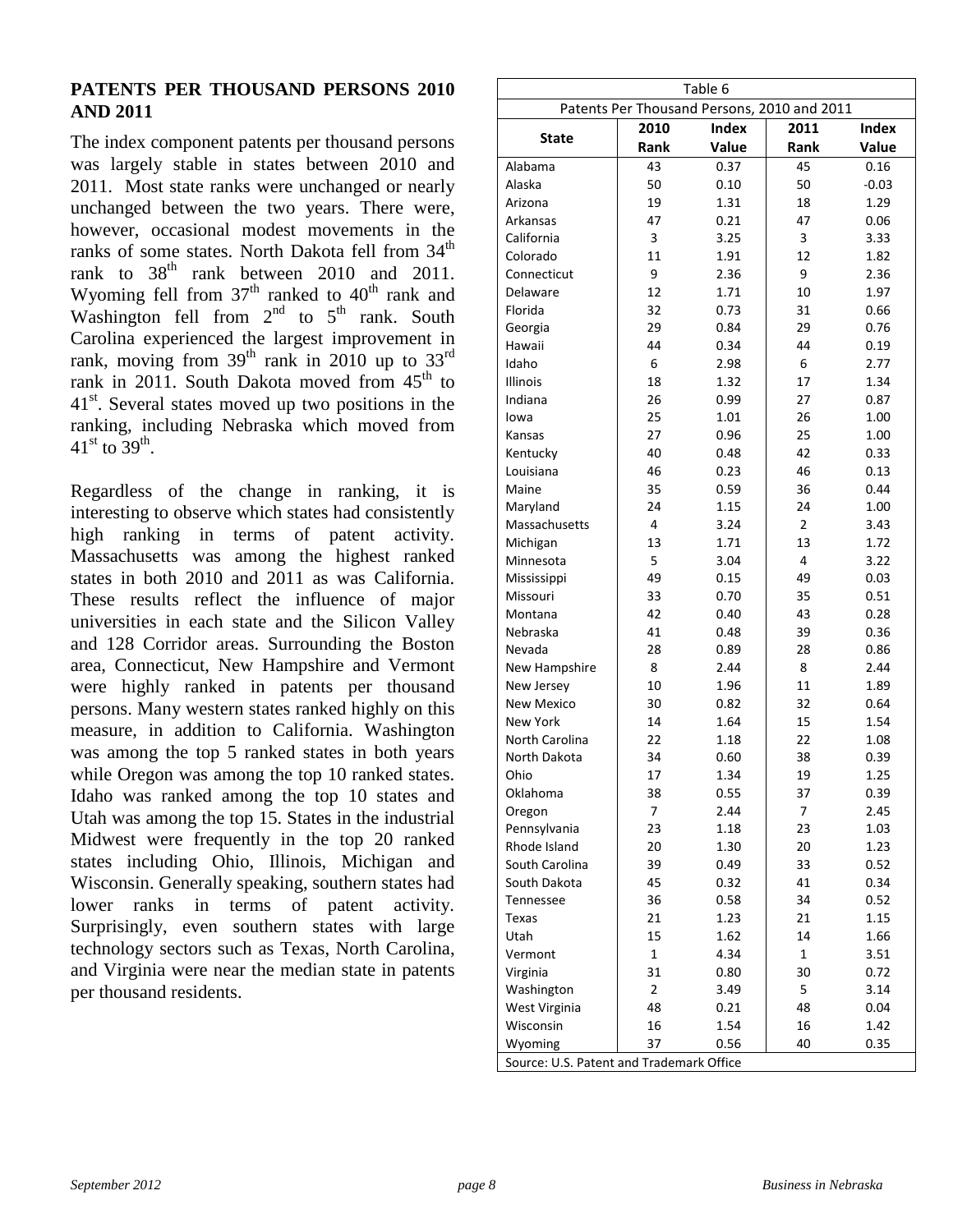#### **INCOME PER NON-FARM PROPRIETOR 2010 AND 2011**

Income per non-farm proprietor is another index component that was stable between 2010 and 2011. Most states held the same rank in 2010 and 2011. There were modest improvements in rank in several Western states, including Wyoming and New Mexico. 'Alabama and Nebraska experienced a modest decline in rank.

A broad mix of states ranked highest in terms of earnings per proprietor in both 2010 and 2011. New York, New Jersey, and Connecticut were the three highest ranked states. The Northeastern states of Massachusetts and Pennsylvania also were in the top ten ranking. However, several southern states also were among the highest ranked. Texas was ranked  $4<sup>th</sup>$  and Tennessee was ranked  $5<sup>th</sup>$ . Two Midwestern states, Illinois and Missouri, ranked near the top between  $10^{th}$  and  $16^{th}$ , depending on the state and year. Among western states, California ranked  $9<sup>th</sup>$  in 2010 and  $8<sup>th</sup>$  in 2011, while Colorado was ranked  $14<sup>th</sup>$  in 2010 and  $13<sup>th</sup>$  in 2011 and Wyoming ranked  $19<sup>th</sup>$  and then  $17<sup>th</sup>$ . But, many western states including Oregon, Idaho, Montana and Utah were well below the median state in terms of income per non-farm proprietor. Many southern states had lower levels of income per non-farm proprietor including Florida, which was ranked  $49<sup>th</sup>$ , South Carolina at  $50<sup>th</sup>$ , or Georgia at 42<sup>nd</sup> or 43<sup>rd</sup>. States such as North Carolina and Virginia also finished below the median state. Vermont was ranked  $48<sup>th</sup>$  in earnings per proprietor in both 2010 and 2011. Patent activity (see Table 6) is not necessarily associated with higher proprietor earnings.

One technical matter to note is that 2011 values of income per proprietor are estimates. Data on the number of non-farm proprietors by state has not yet been estimated by the Bureau of Economic Analysis within the U.S. Department of Commerce. Income per non-farm proprietor in 2011 was estimated by multiplying the 2010 values by the 2011 growth in non-farm proprietor income.

|                                   |                                               | Table 6      |                |         |
|-----------------------------------|-----------------------------------------------|--------------|----------------|---------|
|                                   | Income Per Non-Farm Proprietor, 2010 and 2011 |              |                |         |
| <b>State</b>                      | 2010                                          | <b>Index</b> | 2011           | Index   |
|                                   | Rank                                          | Value        | Rank           | Value   |
| Alabama                           | 38                                            | 0.39         | 41             | 0.28    |
| Alaska                            | 8                                             | 2.15         | 9              | 2.04    |
| Arizona                           | 29                                            | 0.85         | 29             | 0.87    |
| Arkansas                          | 34                                            | 0.54         | 34             | 0.57    |
| California                        | 9                                             | 2.13         | 8              | 2.12    |
| Colorado                          | 14                                            | 1.50         | 13             | 1.58    |
| Connecticut                       | 3                                             | 3.24         | 3              | 3.22    |
| Delaware                          | 13                                            | 1.53         | 14             | 1.53    |
| Florida                           | 49                                            | $-0.24$      | 49             | $-0.27$ |
| Georgia                           | 42                                            | 0.26         | 43             | 0.25    |
| Hawaii                            | 37                                            | 0.45         | 36             | 0.42    |
| Idaho                             | 36                                            | 0.46         | 37             | 0.41    |
| Illinois                          | 16                                            | 1.27         | 16             | 1.32    |
| Indiana                           | 44                                            | 0.14         | 44             | 0.19    |
| lowa                              | 28                                            | 0.94         | 28             | 0.89    |
| Kansas                            | 25                                            | 1.03         | 25             | 1.07    |
| Kentucky                          | 47                                            | $-0.12$      | 47             | $-0.06$ |
| Louisiana                         | 17                                            | 1.27         | 15             | 1.36    |
| Maine                             | 41                                            | 0.27         | 42             | 0.27    |
| Maryland                          | 21                                            | 1.13         | 22             | 1.11    |
| Massachusetts                     | 6                                             | 2.52         | 6              | 2.48    |
| Michigan                          | 40                                            | 0.28         | 39             | 0.29    |
| Minnesota                         | 30                                            | 0.77         | 30             | 0.79    |
| Mississippi                       | 32                                            | 0.67         | 32             | 0.66    |
| Missouri                          | 10                                            | 1.86         | 11             | 1.80    |
| Montana                           | 46                                            | 0.02         | 46             | 0.03    |
| Nebraska                          | 18                                            | 1.25         | 21             | 1.15    |
| Nevada                            | 31                                            | 0.74         | 31             | 0.67    |
| New Hampshire                     | 12                                            | 1.75         | 12             | 1.73    |
| New Jersey                        | $\overline{2}$                                | 3.29         | $\overline{2}$ | 3.22    |
| <b>New Mexico</b>                 | 43                                            | 0.23         | 40             | 0.28    |
| New York                          | $\mathbf 1$                                   | 4.09         | 1              | 4.03    |
| North Carolina                    | 39                                            | 0.35         | 38             | 0.32    |
| North Dakota                      | 22                                            | 1.10         | 20             | 1.18    |
| Ohio                              | 24                                            | 1.05         | 23             | 1.09    |
| Oklahoma                          | 11                                            | 1.76         | 10             | 2.03    |
| Oregon                            | 35                                            | 0.53         | 35             | 0.56    |
| Pennsylvania                      | 7                                             | 2.33         | 7              | 2.33    |
| Rhode Island                      | 23                                            | 1.10         | 24             | 1.07    |
| South Carolina                    | 50                                            | $-0.50$      | 50             | $-0.51$ |
| South Dakota                      | 27                                            | 0.96         | 26             | 0.93    |
| <b>Tennessee</b>                  | 5                                             | 2.73         | 5              | 2.70    |
| Texas                             | 4                                             | 3.04         | 4              | 3.18    |
| Utah                              | 45                                            | 0.13         | 45             | 0.15    |
| Vermont                           | 48                                            | $-0.18$      | 48             | $-0.22$ |
| Virginia                          | 33                                            | 0.58         | 33             | 0.59    |
| Washington                        | 15                                            | 1.32         | 18             | 1.27    |
| West Virginia                     | 20                                            | 1.16         | 19             | 1.20    |
| Wisconsin                         | 26                                            | 0.97         | 27             | 0.91    |
| Wyoming                           | 19                                            | 1.16         | 17             | 1.28    |
| Sources: U.S. Department of Labor |                                               |              |                |         |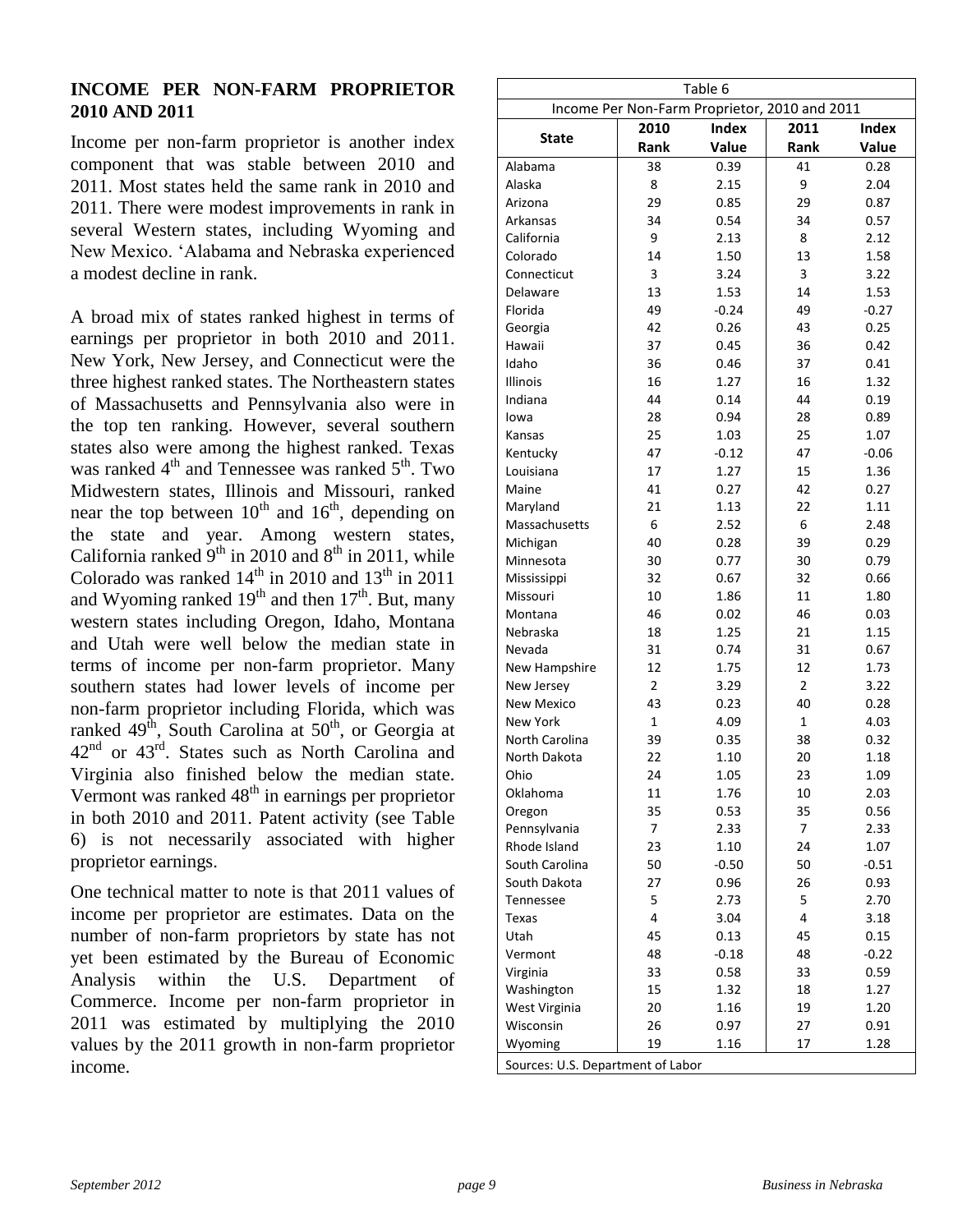| Table A.1     |           |           |           |                         |                                                   |           |           |           |          |          |          |             |          |          |          |
|---------------|-----------|-----------|-----------|-------------------------|---------------------------------------------------|-----------|-----------|-----------|----------|----------|----------|-------------|----------|----------|----------|
|               |           |           |           |                         | Non-Farm Establishments and Growth Rate 2005-2011 |           |           |           |          |          |          |             |          |          |          |
|               |           |           |           | Non-Farm Establishments |                                                   |           |           |           |          |          |          | Growth Rate |          |          |          |
| <b>State</b>  | 2004      | 2005      | 2006      | 2007                    | 2008                                              | 2009      | 2010      | 2011      | 2005     | 2006     | 2007     | 2008        | 2009     | 2010     | 2011     |
| Alabama       | 108,124   | 110,621   | 111,004   | 113,658                 | 115,049                                           | 112,179   | 110,471   | 110,175   | 2.31%    | 0.35%    | 2.39%    | 1.22%       | $-2.49%$ | $-1.52%$ | $-0.27%$ |
| Alaska        | 18,359    | 18,739    | 19,002    | 19,078                  | 19,386                                            | 19,207    | 19,218    | 19,316    | 2.07%    | 1.40%    | 0.40%    | 1.61%       | $-0.92%$ | 0.06%    | 0.51%    |
| Arizona       | 126,348   | 135,167   | 147,540   | 156,493                 | 158,755                                           | 149,902   | 142,733   | 142,330   | 6.98%    | 9.15%    | 6.07%    | 1.45%       | $-5.58%$ | $-4.78%$ | $-0.28%$ |
| Arkansas      | 71,427    | 73,435    | 77,010    | 78,654                  | 81,396                                            | 81,527    | 80,842    | 81,356    | 2.81%    | 4.87%    | 2.13%    | 3.49%       | 0.16%    | $-0.84%$ | 0.64%    |
| California    | 1,162,915 | 1,191,163 | 1,234,098 | 1,260,646               | 1,293,475                                         | 1,304,843 | 1,299,532 | 1,337,655 | 2.43%    | 3.60%    | 2.15%    | 2.60%       | 0.88%    | $-0.41%$ | 2.93%    |
| Colorado      | 160,104   | 166,540   | 171,682   | 175,442                 | 175,410                                           | 173,078   | 168,706   | 166,551   | 4.02%    | 3.09%    | 2.19%    | $-0.02%$    | $-1.33%$ | $-2.53%$ | $-1.28%$ |
| Connecticut   | 105,223   | 106,344   | 107,528   | 108,675                 | 109,377                                           | 108,723   | 107,454   | 106,961   | 1.07%    | 1.11%    | 1.07%    | 0.65%       | $-0.60%$ | $-1.17%$ | $-0.46%$ |
| Delaware      | 28,680    | 29,738    | 29,685    | 30,391                  | 29,610                                            | 28,770    | 28,061    | 27,783    | 3.69%    | $-0.18%$ | 2.38%    | $-2.57%$    | $-2.84%$ | $-2.47%$ | $-0.99%$ |
| Florida       | 517,626   | 551,947   | 576,237   | 595,876                 | 612,691                                           | 593,006   | 586,490   | 585,158   | 6.63%    | 4.40%    | 3.41%    | 2.82%       | $-3.21%$ | $-1.10%$ | $-0.23%$ |
| Georgia       | 238,694   | 245,403   | 252,996   | 261,431                 | 265,897                                           | 262,360   | 258,102   | 256,734   | 2.81%    | 3.09%    | 3.33%    | 1.71%       | $-1.33%$ | $-1.62%$ | $-0.53%$ |
| Hawaii        | 33,593    | 34,512    | 35,021    | 36,404                  | 36,801                                            | 37,021    | 36,556    | 36,386    | 2.74%    | 1.47%    | 3.95%    | 1.09%       | 0.60%    | $-1.26%$ | $-0.46%$ |
| Idaho         | 46,429    | 49,112    | 51,894    | 53,714                  | 53,970                                            | 53,401    | 52,040    | 51,129    | 5.78%    | 5.66%    | 3.51%    | 0.48%       | $-1.06%$ | $-2.55%$ | $-1.75%$ |
| Illinois      | 320,073   | 330,105   | 340,986   | 350,775                 | 359,074                                           | 363,762   | 367,853   | 374,304   | 3.13%    | 3.30%    | 2.87%    | 2.37%       | 1.31%    | 1.12%    | 1.75%    |
| Indiana       | 147,978   | 148,561   | 150,616   | 153,302                 | 155,007                                           | 154,302   | 152,562   | 153,249   | 0.39%    | 1.38%    | 1.78%    | 1.11%       | $-0.45%$ | $-1.13%$ | 0.45%    |
| lowa          | 85,893    | 86,149    | 87,023    | 87,647                  | 88,081                                            | 88,329    | 88,037    | 87,137    | 0.30%    | 1.01%    | 0.72%    | 0.50%       | 0.28%    | $-0.33%$ | $-1.02%$ |
| Kansas        | 76,604    | 78,061    | 78,567    | 79,652                  | 80,984                                            | 81,825    | 81,893    | 82,847    | 1.90%    | 0.65%    | 1.38%    | 1.67%       | 1.04%    | 0.08%    | 1.16%    |
| Kentucky      | 99,903    | 100,648   | 104,916   | 108,724                 | 105,379                                           | 101,995   | 103,358   | 103,170   | 0.75%    | 4.24%    | 3.63%    | $-3.08%$    | $-3.21%$ | 1.34%    | $-0.18%$ |
| Louisiana     | 110,389   | 113,813   | 115,966   | 114,514                 | 118,306                                           | 119,102   | 123,120   | 120,309   | 3.10%    | 1.89%    | $-1.25%$ | 3.31%       | 0.67%    | 3.37%    | $-2.28%$ |
| Maine         | 46,402    | 45,187    | 46,193    | 47,039                  | 47,746                                            | 47,294    | 45,967    | 46,182    | $-2.62%$ | 2.23%    | 1.83%    | 1.50%       | $-0.95%$ | $-2.81%$ | 0.47%    |
| Maryland      | 152,972   | 156,958   | 159,792   | 163,763                 | 162,591                                           | 161,127   | 159,677   | 161,458   | 2.61%    | 1.81%    | 2.49%    | $-0.72%$    | $-0.90%$ | $-0.90%$ | 1.12%    |
| Massachusetts | 204,352   | 208,434   | 201,657   | 204,301                 | 206,680                                           | 206,881   | 211,472   | 221,051   | 2.00%    | $-3.25%$ | 1.31%    | 1.16%       | 0.10%    | 2.22%    | 4.53%    |
| Michigan      | 247,703   | 248,718   | 251,994   | 249,746                 | 251,347                                           | 247,657   | 242,333   | 236,079   | 0.41%    | 1.32%    | $-0.89%$ | 0.64%       | $-1.47%$ | $-2.15%$ | $-2.58%$ |
| Minnesota     | 149,462   | 155,783   | 158,973   | 159,339                 | 160,475                                           | 157,535   | 155,348   | 157,313   | 4.23%    | 2.05%    | 0.23%    | 0.71%       | $-1.83%$ | $-1.39%$ | 1.26%    |
| Mississippi   | 62,332    | 63,482    | 64,548    | 65,682                  | 66,578                                            | 66,395    | 65,240    | 64,842    | 1.84%    | 1.68%    | 1.76%    | 1.36%       | $-0.27%$ | $-1.74%$ | $-0.61%$ |
| Missouri      | 158,393   | 160,287   | 162,182   | 164,990                 | 165,551                                           | 163,952   | 163,631   | 164,471   | 1.20%    | 1.18%    | 1.73%    | 0.34%       | $-0.97%$ | $-0.20%$ | 0.51%    |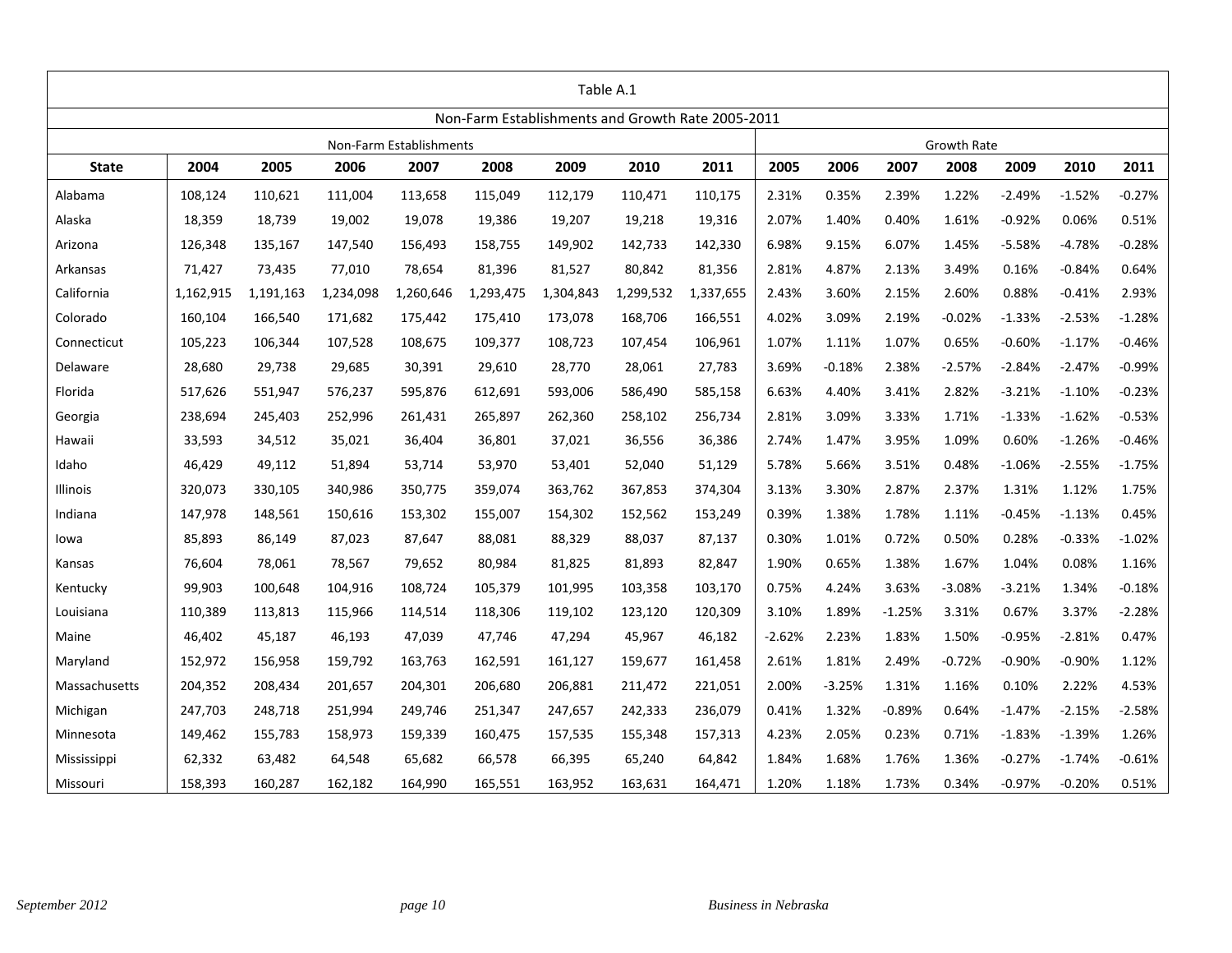| Table A.1 (Continued) |         |         |         |                         |         |                                                   |         |         |          |          |          |                    |          |          |          |
|-----------------------|---------|---------|---------|-------------------------|---------|---------------------------------------------------|---------|---------|----------|----------|----------|--------------------|----------|----------|----------|
|                       |         |         |         |                         |         | Non-Farm Establishments and Growth Rate 2005-2011 |         |         |          |          |          |                    |          |          |          |
|                       |         |         |         | Non-Farm Establishments |         |                                                   |         |         |          |          |          | <b>Growth Rate</b> |          |          |          |
| <b>State</b>          | 2004    | 2005    | 2006    | 2007                    | 2008    | 2009                                              | 2010    | 2011    | 2005     | 2006     | 2007     | 2008               | 2009     | 2010     | 2011     |
| Montana               | 39,128  | 37,722  | 38,855  | 40,140                  | 40,721  | 40,475                                            | 39,920  | 39,778  | $-3.59%$ | 3.00%    | 3.31%    | 1.45%              | $-0.61%$ | $-1.37%$ | $-0.36%$ |
| Nebraska              | 51,562  | 53,051  | 53,904  | 54,883                  | 55,712  | 55,838                                            | 55,751  | 56,046  | 2.89%    | 1.61%    | 1.82%    | 1.51%              | 0.23%    | $-0.15%$ | 0.53%    |
| Nevada                | 62,501  | 65,913  | 70,559  | 73,869                  | 75,912  | 74,975                                            | 71,667  | 70,177  | 5.46%    | 7.05%    | 4.69%    | 2.77%              | $-1.23%$ | $-4.41%$ | $-2.08%$ |
| New Hampshire         | 44,998  | 45,303  | 46,197  | 46,685                  | 46,948  | 46,478                                            | 45,768  | 45,553  | 0.68%    | 1.97%    | 1.06%    | 0.56%              | $-1.00%$ | $-1.53%$ | $-0.47%$ |
| New Jersey            | 259,020 | 265,422 | 268,368 | 264,735                 | 266,149 | 260,192                                           | 261,036 | 260,249 | 2.47%    | 1.11%    | $-1.35%$ | 0.53%              | $-2.24%$ | 0.32%    | $-0.30%$ |
| New Mexico            | 46,502  | 47,230  | 49,059  | 50,033                  | 50,805  | 50,508                                            | 50,774  | 51,440  | 1.57%    | 3.87%    | 1.99%    | 1.54%              | $-0.59%$ | 0.53%    | 1.31%    |
| New York              | 540,823 | 549,054 | 556,855 | 563,450                 | 569,694 | 570,602                                           | 572,661 | 580,476 | 1.52%    | 1.42%    | 1.18%    | 1.11%              | 0.16%    | 0.36%    | 1.36%    |
| North Carolina        | 220,998 | 225,901 | 235,866 | 244,340                 | 249,383 | 246,186                                           | 242,959 | 245,453 | 2.22%    | 4.41%    | 3.59%    | 2.06%              | $-1.28%$ | $-1.31%$ | 1.03%    |
| North Dakota          | 22,402  | 22,960  | 22,988  | 22,922                  | 23,393  | 23,487                                            | 23,766  | 24,733  | 2.49%    | 0.12%    | $-0.29%$ | 2.05%              | 0.40%    | 1.19%    | 4.07%    |
| Ohio                  | 272,537 | 274,741 | 275,426 | 277,578                 | 279,135 | 275,782                                           | 270,925 | 273,125 | 0.81%    | 0.25%    | 0.78%    | 0.56%              | $-1.20%$ | $-1.76%$ | 0.81%    |
| Oklahoma              | 87,005  | 89,220  | 91,207  | 93,860                  | 95,338  | 95,341                                            | 96,365  | 96,760  | 2.55%    | 2.23%    | 2.91%    | 1.57%              | 0.00%    | 1.07%    | 0.41%    |
| Oregon                | 112,062 | 116,883 | 122,389 | 125,387                 | 123,137 | 121,740                                           | 121,650 | 123,886 | 4.30%    | 4.71%    | 2.45%    | $-1.79%$           | $-1.13%$ | $-0.07%$ | 1.84%    |
| Pennsylvania          | 313,741 | 317,186 | 319,383 | 324,669                 | 327,611 | 326,674                                           | 325,269 | 330,009 | 1.10%    | 0.69%    | 1.66%    | 0.91%              | $-0.29%$ | $-0.43%$ | 1.46%    |
| Rhode Island          | 34,392  | 34,964  | 35,264  | 35,425                  | 35,082  | 34,768                                            | 34,365  | 34,254  | 1.66%    | 0.86%    | 0.46%    | $-0.97%$           | $-0.90%$ | $-1.16%$ | $-0.32%$ |
| South Carolina        | 108,929 | 115,194 | 125,222 | 113,310                 | 114,666 | 111,296                                           | 107,703 | 107,050 | 5.75%    | 8.71%    | $-9.51%$ | 1.20%              | $-2.94%$ | $-3.23%$ | $-0.61%$ |
| South Dakota          | 26,330  | 26,941  | 27,463  | 27,817                  | 28,163  | 28,340                                            | 28,426  | 28,566  | 2.32%    | 1.94%    | 1.29%    | 1.24%              | 0.63%    | 0.30%    | 0.49%    |
| Tennessee             | 126,207 | 128,442 | 132,837 | 137,501                 | 139,585 | 137,946                                           | 135,705 | 134,963 | 1.77%    | 3.42%    | 3.51%    | 1.52%              | $-1.17%$ | $-1.62%$ | $-0.55%$ |
| Texas                 | 498,193 | 507,859 | 521,414 | 552,608                 | 548,139 | 550,097                                           | 554,160 | 563,500 | 1.94%    | 2.67%    | 5.98%    | $-0.81%$           | 0.36%    | 0.74%    | 1.69%    |
| Utah                  | 73,094  | 77,858  | 82,242  | 82,922                  | 83,560  | 82,254                                            | 79,851  | 79,888  | 6.52%    | 5.63%    | 0.83%    | 0.77%              | $-1.56%$ | $-2.92%$ | 0.05%    |
| Vermont               | 22,595  | 22,803  | 22,947  | 23,268                  | 23,335  | 23,114                                            | 22,653  | 22,571  | 0.92%    | 0.63%    | 1.40%    | 0.29%              | $-0.95%$ | $-1.99%$ | $-0.36%$ |
| Virginia              | 198,259 | 206,050 | 209,294 | 219,242                 | 222,884 | 222,244                                           | 222,073 | 224,138 | 3.93%    | 1.57%    | 4.75%    | 1.66%              | $-0.29%$ | $-0.08%$ | 0.93%    |
| Washington            | 207,017 | 204,777 | 208,874 | 213,406                 | 215,937 | 218,552                                           | 224,738 | 225,487 | $-1.08%$ | 2.00%    | 2.17%    | 1.19%              | 1.21%    | 2.83%    | 0.33%    |
| West Virginia         | 44,166  | 44,444  | 44,495  | 44,836                  | 44,770  | 44,489                                            | 44,385  | 44,608  | 0.63%    | 0.11%    | 0.77%    | $-0.15%$           | $-0.63%$ | $-0.23%$ | 0.50%    |
| Wisconsin             | 150,314 | 153,923 | 153,384 | 152,094                 | 152,628 | 149,547                                           | 148,088 | 150,092 | 2.40%    | $-0.35%$ | $-0.84%$ | 0.35%              | $-2.02%$ | $-0.98%$ | 1.35%    |
| Wyoming               | 20,932  | 21,599  | 22,390  | 22,929                  | 23,487  | 23,555                                            | 23,435  | 23,495  | 3.19%    | 3.66%    | 2.41%    | 2.43%              | 0.29%    | $-0.51%$ | 0.26%    |

Sources: U.S. Departments of Labor and Commerce

Note: Average value of quarterly establishments Q4 of previous year through Q3 of current year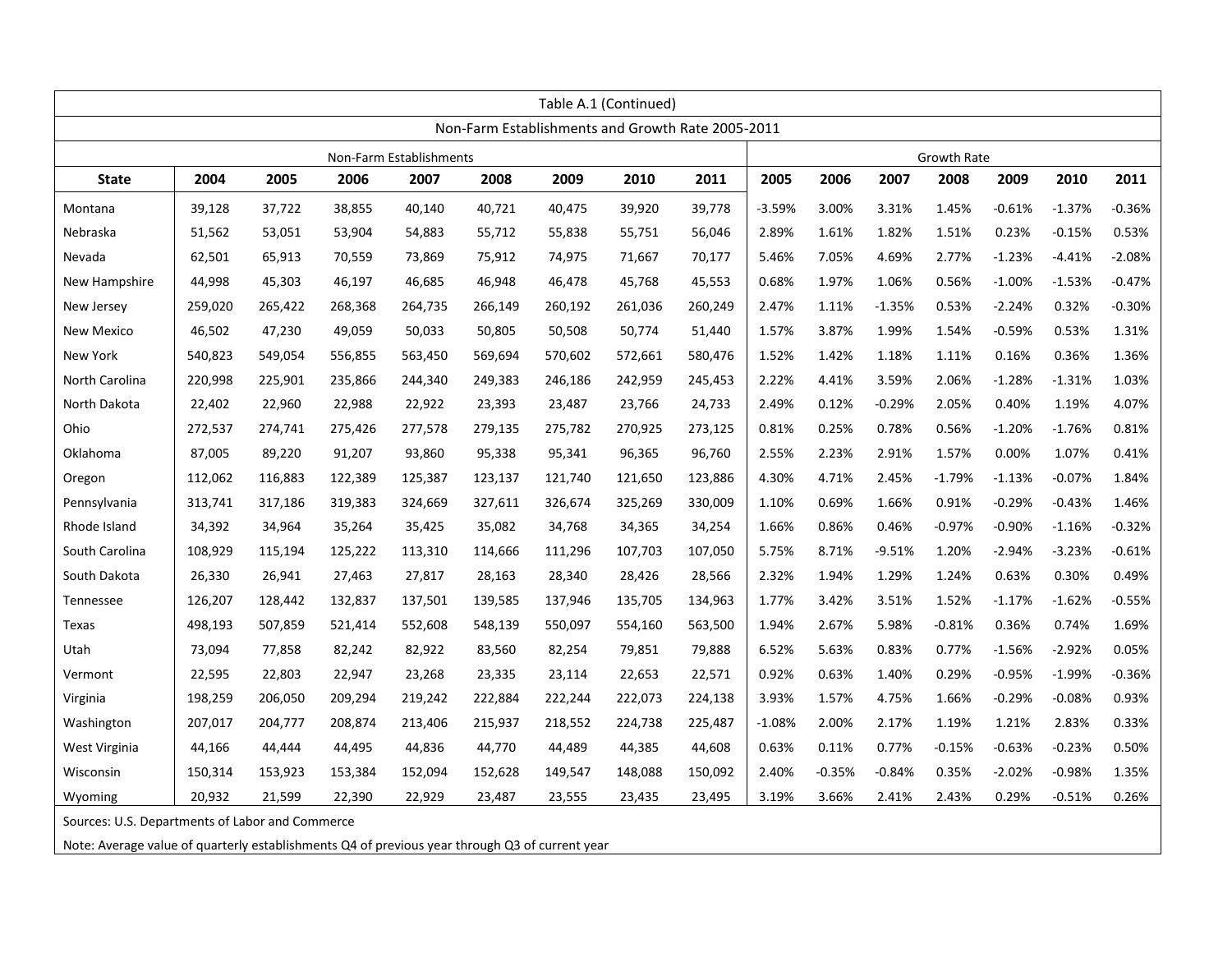|               | Table A.2  |            |            |            |                                                             |            |                               |                                |            |          |          |          |          |          |                                                   |          |
|---------------|------------|------------|------------|------------|-------------------------------------------------------------|------------|-------------------------------|--------------------------------|------------|----------|----------|----------|----------|----------|---------------------------------------------------|----------|
|               |            |            |            |            | Growth Rate of Non-Farm Establishments Per Person 2005-2011 |            |                               |                                |            |          |          |          |          |          |                                                   |          |
|               |            |            |            |            | Population Estimates (July 1 of Year)                       |            |                               |                                |            |          |          |          |          |          | Growth Rate in Non-Farm Establishments Per Capita |          |
| <b>State</b>  | 2004       | 2005       | 2006       | 2007       | 2008                                                        | 2009       | 2010<br>Pre-<br><b>Census</b> | 2010<br>Post-<br><b>Census</b> | 2011       | 2005     | 2006     | 2007     | 2008     | 2009     | 2010                                              | 2011     |
| Alabama       | 4,512,190  | 4,545,049  | 4,597,688  | 4,637,904  | 4,677,464                                                   | 4,708,708  | 4,729,656                     | 4,785,401                      | 4,802,740  | 1.57%    | $-0.80%$ | 1.50%    | 0.37%    | $-3.14%$ | $-1.96%$                                          | $-0.63%$ |
| Alaska        | 661,569    | 669,488    | 677,325    | 682,297    | 688,125                                                     | 698,473    | 708,862                       | 714,146                        | 722,718    | 0.86%    | 0.23%    | $-0.33%$ | 0.75%    | $-2.39%$ | $-1.41%$                                          | $-0.68%$ |
| Arizona       | 5,759,425  | 5,974,834  | 6,192,100  | 6,362,241  | 6,499,377                                                   | 6,595,778  | 6,676,627                     | 6,413,158                      | 6,482,505  | 3.12%    | 5.32%    | 3.23%    | $-0.70%$ | $-6.96%$ | $-5.94%$                                          | $-1.35%$ |
| Arkansas      | 2,746,161  | 2,776,221  | 2,815,097  | 2,842,194  | 2,867,764                                                   | 2,889,450  | 2,910,236                     | 2,921,588                      | 2,937,979  | 1.70%    | 3.42%    | 1.16%    | 2.56%    | $-0.59%$ | $-1.55%$                                          | 0.07%    |
| California    | 35,558,419 | 35,795,255 | 35,979,208 | 36,226,122 | 36,580,371                                                  | 36,961,664 | 37,266,600                    | 37,338,198                     | 37,691,912 | 1.75%    | 3.07%    | 1.45%    | 1.61%    | $-0.16%$ | $-1.22%$                                          | 1.97%    |
| Colorado      | 4,599,681  | 4,660,780  | 4,753,044  | 4,842,259  | 4,935,213                                                   | 5,024,748  | 5,095,309                     | 5,047,692                      | 5,116,796  | 2.66%    | 1.09%    | 0.31%    | $-1.90%$ | $-3.09%$ | $-3.88%$                                          | $-2.61%$ |
| Connecticut   | 3,474,610  | 3,477,416  | 3,485,162  | 3,488,633  | 3,502,932                                                   | 3,518,288  | 3,526,937                     | 3,575,498                      | 3,580,709  | 0.98%    | 0.89%    | 0.97%    | 0.24%    | $-1.03%$ | $-1.41%$                                          | $-0.60%$ |
| Delaware      | 826,639    | 839,906    | 853,022    | 864,896    | 876,211                                                     | 885,122    | 891,464                       | 899,792                        | 907,135    | 2.05%    | $-1.71%$ | 0.97%    | $-3.83%$ | $-3.82%$ | $-3.16%$                                          | $-1.79%$ |
| Florida       | 17,375,259 | 17,783,868 | 18,088,505 | 18,277,888 | 18,423,878                                                  | 18,537,969 | 18,678,049                    | 18,838,613                     | 19,057,542 | 4.18%    | 2.64%    | 2.34%    | 2.01%    | $-3.81%$ | $-1.84%$                                          | $-1.37%$ |
| Georgia       | 8,913,676  | 9,097,428  | 9,330,086  | 9,533,761  | 9,697,838                                                   | 9,829,211  | 9,908,357                     | 9,712,157                      | 9,815,210  | 0.73%    | 0.52%    | 1.13%    | $-0.01%$ | $-2.65%$ | $-2.41%$                                          | $-1.57%$ |
| Hawaii        | 1,252,782  | 1,266,117  | 1,275,599  | 1,276,832  | 1,287,481                                                   | 1,295,178  | 1,300,086                     | 1,363,359                      | 1,374,810  | 1.65%    | 0.72%    | 3.85%    | 0.25%    | 0.00%    | $-1.63%$                                          | $-1.29%$ |
| Idaho         | 1,391,718  | 1,425,862  | 1,464,413  | 1,499,245  | 1,527,506                                                   | 1,545,801  | 1,559,796                     | 1,571,102                      | 1,584,985  | 3.25%    | 2.88%    | 1.10%    | $-1.38%$ | $-2.23%$ | $-3.42%$                                          | $-2.61%$ |
| Illinois      | 12,645,295 | 12,674,452 | 12,718,011 | 12,779,417 | 12,842,954                                                  | 12,910,409 | 12,944,410                    | 12,841,980                     | 12,869,257 | 2.90%    | 2.94%    | 2.38%    | 1.86%    | 0.78%    | 0.86%                                             | 1.54%    |
| Indiana       | 6,214,454  | 6,253,120  | 6,301,700  | 6,346,113  | 6,388,309                                                   | 6,423,113  | 6,445,295                     | 6,490,622                      | 6,516,922  | $-0.23%$ | 0.60%    | 1.07%    | 0.44%    | $-0.99%$ | $-1.47%$                                          | 0.04%    |
| lowa          | 2,941,358  | 2,949,450  | 2,964,391  | 2,978,719  | 2,993,987                                                   | 3,007,856  | 3,023,081                     | 3,050,202                      | 3,062,309  | 0.02%    | 0.51%    | 0.23%    | $-0.02%$ | $-0.18%$ | $-0.83%$                                          | $-1.41%$ |
| Kansas        | 2,730,765  | 2,741,771  | 2,755,700  | 2,775,586  | 2,797,375                                                   | 2,818,747  | 2,841,121                     | 2,859,143                      | 2,871,238  | 1.49%    | 0.14%    | 0.65%    | 0.88%    | 0.27%    | $-0.70%$                                          | 0.74%    |
| Kentucky      | 4,147,970  | 4,182,293  | 4,219,374  | 4,256,278  | 4,287,931                                                   | 4,314,113  | 4,339,435                     | 4,347,223                      | 4,369,356  | $-0.08%$ | 3.32%    | 2.73%    | $-3.79%$ | $-3.80%$ | 0.75%                                             | $-0.69%$ |
| Louisiana     | 4,489,327  | 4,497,691  | 4,240,327  | 4,376,122  | 4,451,513                                                   | 4,492,076  | 4,529,426                     | 4,545,343                      | 4,574,836  | 2.91%    | 8.08%    | $-4.32%$ | 1.56%    | $-0.24%$ | 2.52%                                             | $-2.91%$ |
| Maine         | 1,308,253  | 1,311,631  | 1,314,963  | 1,317,308  | 1,319,691                                                   | 1,318,301  | 1,312,939                     | 1,327,379                      | 1,328,188  | $-2.87%$ | 1.97%    | 1.65%    | 1.32%    | $-0.84%$ | $-2.41%$                                          | 0.41%    |
| Maryland      | 5,542,659  | 5,582,520  | 5,612,196  | 5,634,242  | 5,658,655                                                   | 5,699,478  | 5,737,274                     | 5,785,681                      | 5,828,289  | 1.87%    | 1.27%    | 2.08%    | $-1.14%$ | $-1.61%$ | $-1.55%$                                          | 0.38%    |
| Massachusetts | 6,451,279  | 6,453,031  | 6,466,399  | 6,499,275  | 6,543,595                                                   | 6,593,587  | 6,631,280                     | 6,555,466                      | 6,587,536  | 1.97%    | $-3.45%$ | 0.80%    | 0.48%    | $-0.66%$ | 1.64%                                             | 4.02%    |
| Michigan      | 10,089,305 | 10,090,554 | 10,082,438 | 10,050,847 | 10,002,486                                                  | 9,969,727  | 9,931,235                     | 9,877,143                      | 9,876,187  | 0.40%    | 1.40%    | $-0.58%$ | 1.13%    | $-1.14%$ | $-1.77%$                                          | $-2.57%$ |
| Minnesota     | 5,079,344  | 5,106,560  | 5,148,346  | 5,191,206  | 5,230,567                                                   | 5,266,214  | 5,290,447                     | 5,310,658                      | 5,344,861  | 3.67%    | 1.22%    | $-0.60%$ | $-0.04%$ | $-2.50%$ | $-1.84%$                                          | 0.62%    |
| Mississippi   | 2,886,006  | 2,900,116  | 2,897,150  | 2,921,723  | 2,940,212                                                   | 2,951,996  | 2,960,467                     | 2,970,072                      | 2,978,512  | 1.35%    | 1.78%    | 0.90%    | 0.73%    | $-0.67%$ | $-2.02%$                                          | $-0.89%$ |
| Missouri      | 5,758,444  | 5,806,639  | 5,861,572  | 5,909,824  | 5,956,335                                                   | 5,987,580  | 6,011,741                     | 5,995,715                      | 6,010,688  | 0.36%    | 0.23%    | 0.90%    | $-0.44%$ | $-1.48%$ | $-0.60%$                                          | 0.26%    |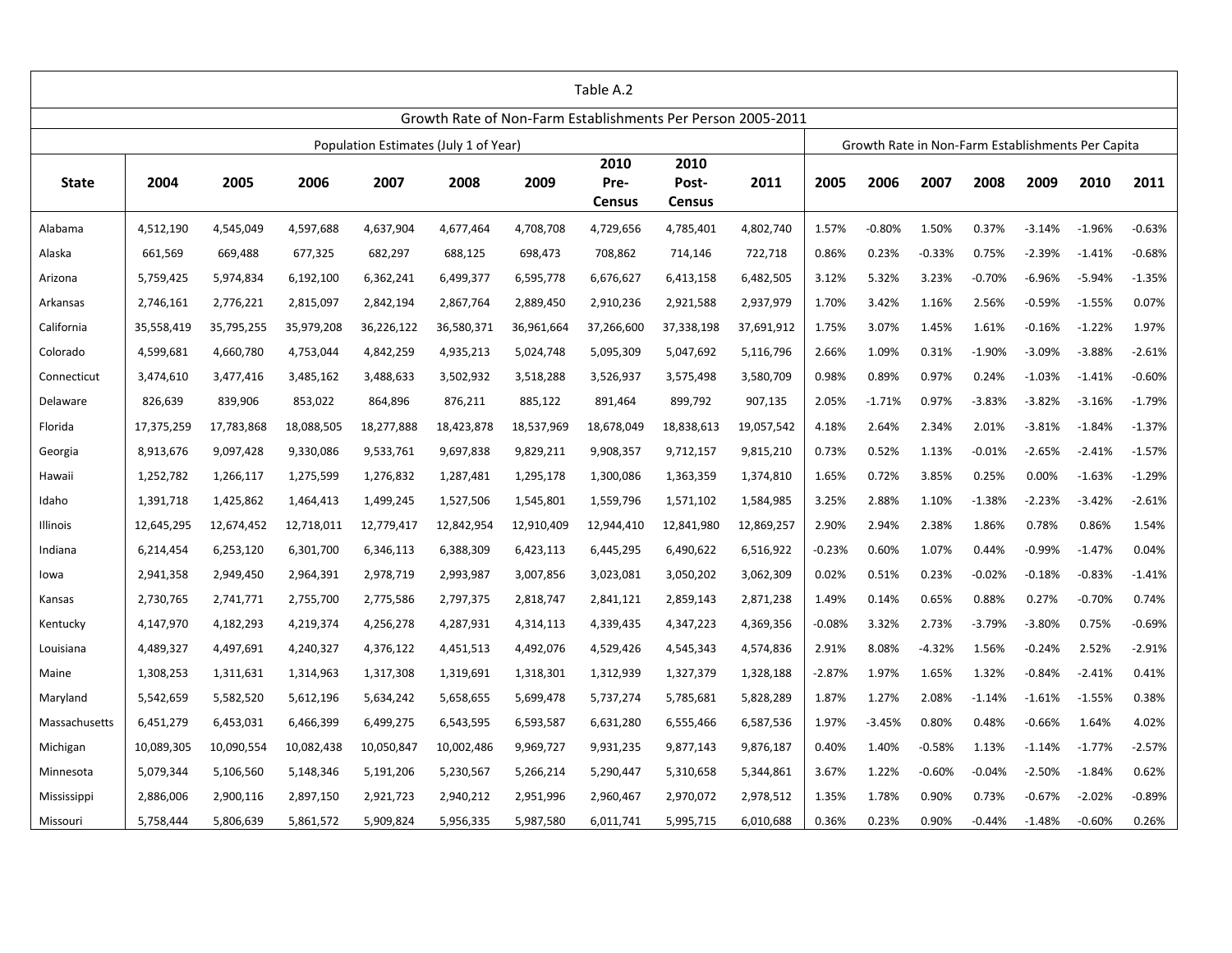|                                                 | Table A.2 (Continued) |            |            |            |                                       |            |                        |                                |                                                             |          |          |                                                   |          |          |          |          |
|-------------------------------------------------|-----------------------|------------|------------|------------|---------------------------------------|------------|------------------------|--------------------------------|-------------------------------------------------------------|----------|----------|---------------------------------------------------|----------|----------|----------|----------|
|                                                 |                       |            |            |            |                                       |            |                        |                                | Growth Rate of Non-Farm Establishments Per Person 2005-2011 |          |          |                                                   |          |          |          |          |
|                                                 |                       |            |            |            | Population Estimates (July 1 of Year) |            |                        |                                |                                                             |          |          | Growth Rate in Non-Farm Establishments Per Capita |          |          |          |          |
| <b>State</b>                                    | 2004                  | 2005       | 2006       | 2007       | 2008                                  | 2009       | 2010<br>Pre-<br>Census | 2010<br>Post-<br><b>Census</b> | 2011                                                        | 2005     | 2006     | 2007                                              | 2008     | 2009     | 2010     | 2011     |
| Montana                                         | 925,887               | 934,801    | 946,230    | 957,225    | 968,035                               | 974,989    | 980,152                | 990,958                        | 998,199                                                     | $-4.51%$ | 1.76%    | 2.12%                                             | 0.31%    | $-1.31%$ | $-1.89%$ | $-1.08%$ |
| Nebraska                                        | 1,742,184             | 1,751,721  | 1,760,435  | 1,769,912  | 1,781,949                             | 1,796,619  | 1,811,072              | 1,830,141                      | 1,842,641                                                   | 2.33%    | 1.10%    | 1.27%                                             | 0.82%    | $-0.59%$ | $-0.95%$ | $-0.15%$ |
| Nevada<br>New                                   | 2,328,703             | 2,408,804  | 2,493,405  | 2,567,752  | 2,615,772                             | 2,643,085  | 2,654,751              | 2,704,283                      | 2,723,322                                                   | 1.95%    | 3.42%    | 1.66%                                             | 0.88%    | $-2.26%$ | $-4.83%$ | $-2.76%$ |
| Hampshire                                       | 1,292,766             | 1,301,415  | 1,311,894  | 1,317,343  | 1,321,872                             | 1,324,575  | 1,323,531              | 1,316,807                      | 1,318,194                                                   | 0.01%    | 1.16%    | 0.64%                                             | 0.22%    | $-1.20%$ | $-1.45%$ | $-0.57%$ |
| New Jersey                                      | 8,611,530             | 8,621,837  | 8,623,721  | 8,636,043  | 8,663,398                             | 8,707,739  | 8,732,811              | 8,799,593                      | 8,821,155                                                   | 2.35%    | 1.09%    | $-1.49%$                                          | 0.22%    | $-2.74%$ | 0.04%    | $-0.55%$ |
| <b>New Mexico</b>                               | 1,891,829             | 1,916,538  | 1,942,608  | 1,968,731  | 1,986,763                             | 2,009,671  | 2,033,875              | 2,065,913                      | 2,082,224                                                   | 0.26%    | 2.48%    | 0.63%                                             | 0.62%    | $-1.72%$ | $-0.67%$ | 0.52%    |
| New York                                        | 19,297,933            | 19,330,891 | 19,356,564 | 19,422,777 | 19,467,789                            | 19,541,453 | 19,577,730             | 19,395,206                     | 19,465,197                                                  | 1.35%    | 1.29%    | 0.84%                                             | 0.87%    | $-0.22%$ | 0.17%    | 1.00%    |
| North Carolina                                  | 8,531,283             | 8,669,452  | 8,866,977  | 9,064,074  | 9,247,134                             | 9,380,884  | 9,458,888              | 9,560,234                      | 9,656,401                                                   | 0.59%    | 2.09%    | 1.34%                                             | 0.04%    | $-2.69%$ | $-2.12%$ | 0.02%    |
| North Dakota                                    | 636,303               | 635,365    | 636,771    | 638,202    | 641,421                               | 646,844    | 653,778                | 674,629                        | 683,932                                                     | 2.64%    | $-0.10%$ | $-0.51%$                                          | 1.54%    | $-0.44%$ | 0.11%    | 2.66%    |
| Ohio                                            | 11,464,593            | 11,475,262 | 11,492,495 | 11,520,815 | 11,528,072                            | 11,542,645 | 11,532,111             | 11,537,968                     | 11,544,951                                                  | 0.71%    | 0.10%    | 0.53%                                             | 0.50%    | $-1.33%$ | $-1.67%$ | 0.75%    |
| Oklahoma                                        | 3,514,449             | 3,532,769  | 3,574,334  | 3,612,186  | 3,644,025                             | 3,687,050  | 3,724,447              | 3,760,184                      | 3,791,508                                                   | 2.01%    | 1.04%    | 1.83%                                             | 0.69%    | $-1.16%$ | 0.06%    | $-0.42%$ |
| Oregon                                          | 3,573,505             | 3,617,869  | 3,677,545  | 3,732,957  | 3,782,991                             | 3,825,657  | 3,855,536              | 3,838,332                      | 3,871,859                                                   | 3.02%    | 3.01%    | 0.93%                                             | $-3.09%$ | $-2.24%$ | $-0.85%$ | 0.96%    |
| Pennsylvania                                    | 12,388,368            | 12,418,161 | 12,471,142 | 12,522,531 | 12,566,368                            | 12,604,767 | 12,632,780             | 12,717,722                     | 12,742,886                                                  | 0.86%    | 0.26%    | 1.24%                                             | 0.55%    | $-0.59%$ | $-0.65%$ | 1.26%    |
| Rhode Island                                    | 1,071,414             | 1,064,989  | 1,060,196  | 1,055,009  | 1,053,502                             | 1,053,209  | 1,056,870              | 1,052,528                      | 1,051,302                                                   | 2.28%    | 1.31%    | 0.95%                                             | $-0.83%$ | $-0.87%$ | $-1.50%$ | $-0.21%$ |
| South Carolina                                  | 4,201,306             | 4,256,199  | 4,339,399  | 4,424,232  | 4,503,280                             | 4,561,242  | 4,596,958              | 4,637,106                      | 4,679,230                                                   | 4.39%    | 6.62%    | $-11.25%$                                         | $-0.58%$ | $-4.17%$ | $-3.98%$ | $-1.50%$ |
| South Dakota                                    | 774,283               | 780,084    | 788,519    | 797,035    | 804,532                               | 812,383    | 820,077                | 816,598                        | 824,082                                                     | 1.56%    | 0.85%    | 0.21%                                             | 0.30%    | $-0.34%$ | $-0.64%$ | $-0.42%$ |
| Tennessee                                       | 5,916,762             | 5,995,748  | 6,089,453  | 6,172,862  | 6,240,456                             | 6,296,254  | 6,338,112              | 6,357,436                      | 6,403,353                                                   | 0.43%    | 1.83%    | 2.11%                                             | 0.42%    | $-2.05%$ | $-2.27%$ | $-1.26%$ |
| Texas                                           | 22,418,319            | 22,801,920 | 23,369,024 | 23,837,701 | 24,304,290                            | 24,782,302 | 25,213,445             | 25,253,466                     | 25,674,681                                                  | 0.23%    | 0.18%    | 3.90%                                             | $-2.71%$ | $-1.58%$ | $-0.98%$ | 0.02%    |
| Utah                                            | 2,438,915             | 2,499,637  | 2,583,724  | 2,663,796  | 2,727,343                             | 2,784,572  | 2,830,753              | 2,775,479                      | 2,817,222                                                   | 3.93%    | 2.19%    | $-2.20%$                                          | $-1.58%$ | $-3.59%$ | $-4.51%$ | $-1.44%$ |
| Vermont                                         | 618,145               | 618,814    | 619,985    | 620,460    | 621,049                               | 621,760    | 622,433                | 625,909                        | 626,431                                                     | 0.81%    | 0.44%    | 1.32%                                             | 0.19%    | $-1.06%$ | $-2.10%$ | $-0.45%$ |
| Virginia                                        | 7,468,914             | 7,563,887  | 7,646,996  | 7,719,749  | 7,795,424                             | 7,882,590  | 7,952,119              | 8,023,953                      | 8,096,604                                                   | 2.62%    | 0.47%    | 3.77%                                             | 0.67%    | $-1.39%$ | $-0.95%$ | 0.02%    |
| Washington                                      | 6,184,289             | 6,261,282  | 6,372,243  | 6,464,979  | 6,566,073                             | 6,664,195  | 6,746,199              | 6,742,950                      | 6,830,038                                                   | $-2.30%$ | 0.22%    | 0.70%                                             | $-0.37%$ | $-0.28%$ | 1.58%    | $-0.95%$ |
| West Virginia                                   | 1,803,302             | 1,803,920  | 1,807,237  | 1,811,198  | 1,814,873                             | 1,819,777  | 1,825,513              | 1,854,368                      | 1,855,364                                                   | 0.59%    | $-0.07%$ | 0.55%                                             | $-0.35%$ | $-0.90%$ | $-0.55%$ | 0.45%    |
| Wisconsin                                       | 5,511,385             | 5,541,443  | 5,571,680  | 5,601,571  | 5,627,610                             | 5,654,774  | 5,668,519              | 5,691,659                      | 5,711,767                                                   | 1.85%    | $-0.89%$ | $-1.37%$                                          | $-0.11%$ | $-2.49%$ | $-1.22%$ | 1.00%    |
| Wyoming                                         | 502,988               | 506,242    | 512,841    | 523,414    | 532,981                               | 544,270    | 547,637                | 564,554                        | 568,158                                                     | 2.52%    | 2.33%    | 0.34%                                             | 0.59%    | $-1.79%$ | $-1.12%$ | $-0.38%$ |
| Sources: U.S. Departments of Labor and Commerce |                       |            |            |            |                                       |            |                        |                                |                                                             |          |          |                                                   |          |          |          |          |

Note: For consistency in comparison, 2010 growth rate estimates were calculated utilizing pre-Census population estimates for 2010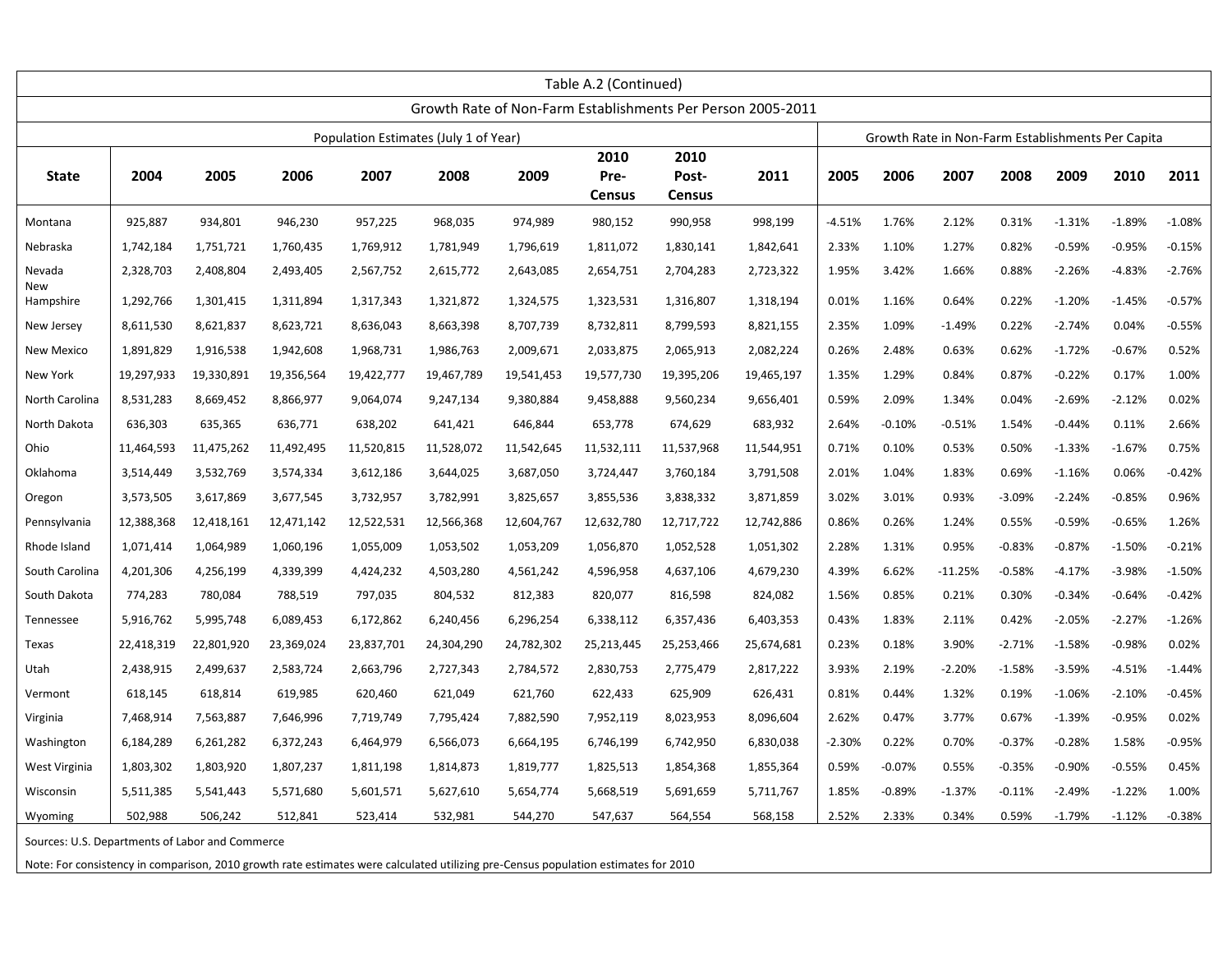|               | Table A-3 |         |                             |        |        |        |        |                                                                     |         |         |                                 |         |         |         |
|---------------|-----------|---------|-----------------------------|--------|--------|--------|--------|---------------------------------------------------------------------|---------|---------|---------------------------------|---------|---------|---------|
|               |           |         |                             |        |        |        |        | Establishments Births and Establishment Births Per Person 2005-2011 |         |         |                                 |         |         |         |
|               |           |         | <b>Establishment Births</b> |        |        |        |        |                                                                     |         |         | Establishment Births Per Person |         |         |         |
| <b>State</b>  | 2005      | 2006    | 2007                        | 2008   | 2009   | 2010   | 2011   | 2005                                                                | 2006    | 2007    | 2008                            | 2009    | 2010    | 2011    |
| Alabama       | 10,640    | 10,579  | 10,926                      | 10,110 | 8,133  | 8,766  | 8,653  | 0.00234                                                             | 0.00230 | 0.00236 | 0.00216                         | 0.00173 | 0.00183 | 0.00180 |
| Alaska        | 2,072     | 1,967   | 1,957                       | 1,999  | 1,876  | 1,863  | 1,822  | 0.00309                                                             | 0.00290 | 0.00287 | 0.00290                         | 0.00269 | 0.00261 | 0.00252 |
| Arizona       | 18,921    | 21,060  | 18,645                      | 16,978 | 15,804 | 14,865 | 14,970 | 0.00317                                                             | 0.00340 | 0.00293 | 0.00261                         | 0.00240 | 0.00232 | 0.00231 |
| Arkansas      | 7,649     | 9,592   | 7,802                       | 8,658  | 6,946  | 7,520  | 7,360  | 0.00276                                                             | 0.00341 | 0.00275 | 0.00302                         | 0.00240 | 0.00257 | 0.00251 |
| California    | 103,200   | 103,037 | 100,593                     | 95,999 | 81,095 | 87,347 | 89,258 | 0.00288                                                             | 0.00286 | 0.00278 | 0.00262                         | 0.00219 | 0.00234 | 0.00237 |
| Colorado      | 21,132    | 21,118  | 21,283                      | 20,443 | 17,087 | 16,740 | 17,568 | 0.00453                                                             | 0.00444 | 0.00440 | 0.00414                         | 0.00340 | 0.00332 | 0.00343 |
| Connecticut   | 8,453     | 8,907   | 8,734                       | 8,295  | 6,918  | 7,296  | 7,350  | 0.00243                                                             | 0.00256 | 0.00250 | 0.00237                         | 0.00197 | 0.00204 | 0.00205 |
| Delaware      | 2,930     | 3,383   | 2,955                       | 2,986  | 2,370  | 2,690  | 2,720  | 0.00349                                                             | 0.00397 | 0.00342 | 0.00341                         | 0.00268 | 0.00299 | 0.00300 |
| Florida       | 84,374    | 84,380  | 80,907                      | 73,480 | 65,036 | 66,736 | 68,820 | 0.00474                                                             | 0.00466 | 0.00443 | 0.00399                         | 0.00351 | 0.00354 | 0.00361 |
| Georgia       | 30,719    | 29,882  | 30,017                      | 28,920 | 23,850 | 25,199 | 25,607 | 0.00338                                                             | 0.00320 | 0.00315 | 0.00298                         | 0.00243 | 0.00259 | 0.00261 |
| Hawaii        | 3,276     | 3,303   | 3,283                       | 3,158  | 2,623  | 2,899  | 2,813  | 0.00259                                                             | 0.00259 | 0.00257 | 0.00245                         | 0.00203 | 0.00213 | 0.00205 |
| Idaho         | 6,577     | 7,121   | 6,440                       | 5,709  | 4,624  | 4,822  | 4,922  | 0.00461                                                             | 0.00486 | 0.00430 | 0.00374                         | 0.00299 | 0.00307 | 0.00311 |
| Illinois      | 32,120    | 32,041  | 29,171                      | 30,053 | 26,981 | 27,724 | 30,169 | 0.00253                                                             | 0.00252 | 0.00228 | 0.00234                         | 0.00209 | 0.00216 | 0.00234 |
| Indiana       | 14,127    | 13,266  | 13,551                      | 13,248 | 10,660 | 11,284 | 13,277 | 0.00226                                                             | 0.00211 | 0.00214 | 0.00207                         | 0.00166 | 0.00174 | 0.00204 |
| lowa          | 7,116     | 7,109   | 6,973                       | 6,688  | 5,903  | 4,723  | 6,193  | 0.00241                                                             | 0.00240 | 0.00234 | 0.00223                         | 0.00196 | 0.00155 | 0.00202 |
| Kansas        | 7,223     | 7,322   | 7,138                       | 7,363  | 6,759  | 6,015  | 7,116  | 0.00263                                                             | 0.00266 | 0.00257 | 0.00263                         | 0.00240 | 0.00210 | 0.00248 |
| Kentucky      | 9,304     | 8,334   | 9,522                       | 8,845  | 7,344  | 7,599  | 7,694  | 0.00222                                                             | 0.00198 | 0.00224 | 0.00206                         | 0.00170 | 0.00175 | 0.00176 |
| Louisiana     | 10,132    | 11,495  | 11,894                      | 10,676 | 9,489  | 9,482  | 9,516  | 0.00225                                                             | 0.00271 | 0.00272 | 0.00240                         | 0.00211 | 0.00209 | 0.00208 |
| Maine         | 4,322     | 4,445   | 4,240                       | 4,132  | 3,784  | 3,788  | 3,764  | 0.00330                                                             | 0.00338 | 0.00322 | 0.00313                         | 0.00287 | 0.00285 | 0.00283 |
| Maryland      | 17,056    | 16,344  | 15,196                      | 15,403 | 13,783 | 13,912 | 14,407 | 0.00306                                                             | 0.00291 | 0.00270 | 0.00272                         | 0.00242 | 0.00240 | 0.00247 |
| Massachusetts | 17,938    | 16,493  | 16,414                      | 15,334 | 13,257 | 14,020 | 15,578 | 0.00278                                                             | 0.00255 | 0.00253 | 0.00234                         | 0.00201 | 0.00214 | 0.00236 |
| Michigan      | 23,751    | 21,513  | 20,974                      | 20,327 | 19,425 | 17,871 | 19,378 | 0.00235                                                             | 0.00213 | 0.00209 | 0.00203                         | 0.00195 | 0.00181 | 0.00196 |
| Minnesota     | 11,549    | 14,222  | 16,520                      | 12,505 | 12,058 | 10,391 | 14,680 | 0.00226                                                             | 0.00276 | 0.00318 | 0.00239                         | 0.00229 | 0.00196 | 0.00275 |
| Mississippi   | 5,956     | 6,902   | 6,685                       | 5,914  | 4,944  | 5,281  | 5,215  | 0.00205                                                             | 0.00238 | 0.00229 | 0.00201                         | 0.00167 | 0.00178 | 0.00175 |
| Missouri      | 14,796    | 15,200  | 14,545                      | 12,222 | 12,832 | 11,729 | 12,439 | 0.00255                                                             | 0.00259 | 0.00246 | 0.00205                         | 0.00214 | 0.00196 | 0.00207 |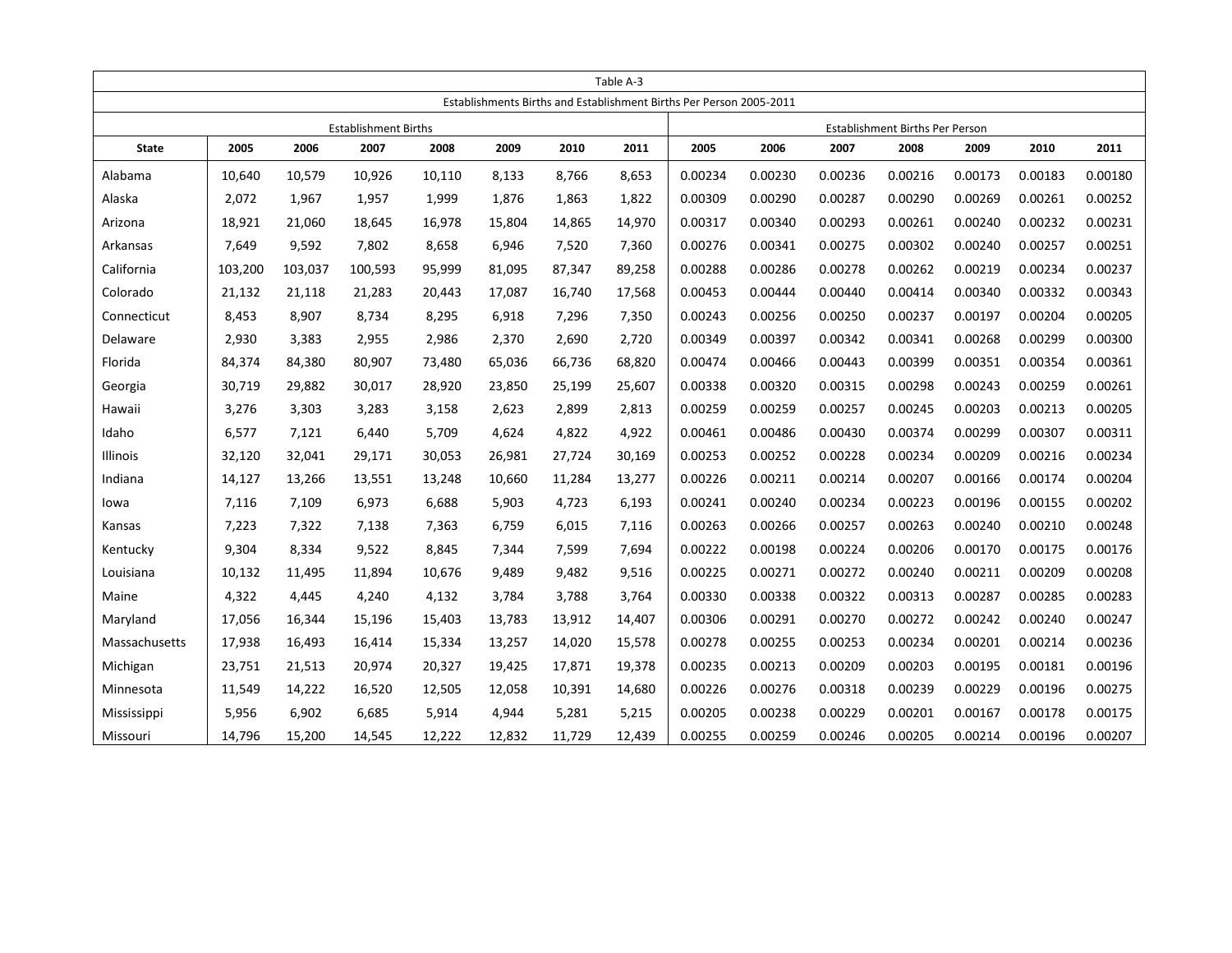| Table A.3 (Continued)                           |                                                                     |        |                             |        |        |        |        |         |         |         |                                 |         |         |         |
|-------------------------------------------------|---------------------------------------------------------------------|--------|-----------------------------|--------|--------|--------|--------|---------|---------|---------|---------------------------------|---------|---------|---------|
|                                                 | Establishments Births and Establishment Births Per Person 2005-2011 |        |                             |        |        |        |        |         |         |         |                                 |         |         |         |
|                                                 |                                                                     |        | <b>Establishment Births</b> |        |        |        |        |         |         |         | Establishment Births Per Person |         |         |         |
| <b>State</b>                                    | 2005                                                                | 2006   | 2007                        | 2008   | 2009   | 2010   | 2011   | 2005    | 2006    | 2007    | 2008                            | 2009    | 2010    | 2011    |
| Montana                                         | 4,283                                                               | 4,316  | 4,246                       | 3.789  | 3,373  | 3,232  | 3,587  | 0.00458 | 0.00456 | 0.00444 | 0.00391                         | 0.00346 | 0.00326 | 0.00359 |
| Nebraska                                        | 4,870                                                               | 4,758  | 4,709                       | 4,818  | 4,237  | 4,317  | 4,624  | 0.00278 | 0.00270 | 0.00266 | 0.00270                         | 0.00236 | 0.00236 | 0.00251 |
| Nevada                                          | 9,849                                                               | 9,787  | 9,699                       | 9,089  | 7,497  | 7,640  | 7,901  | 0.00409 | 0.00393 | 0.00378 | 0.00347                         | 0.00284 | 0.00283 | 0.00290 |
| New Hampshire                                   | 4,846                                                               | 5,017  | 4,660                       | 4,696  | 3,888  | 4,246  | 4,232  | 0.00372 | 0.00382 | 0.00354 | 0.00355                         | 0.00294 | 0.00322 | 0.00321 |
| New Jersey                                      | 31,145                                                              | 30,378 | 28,961                      | 27,534 | 24,080 | 23,965 | 25,968 | 0.00361 | 0.00352 | 0.00335 | 0.00318                         | 0.00277 | 0.00272 | 0.00294 |
| New Mexico                                      | 5,593                                                               | 5,970  | 5,889                       | 5,657  | 4,767  | 4,770  | 4,822  | 0.00292 | 0.00307 | 0.00299 | 0.00285                         | 0.00237 | 0.00231 | 0.00232 |
| New York                                        | 54,961                                                              | 55,655 | 55,176                      | 53,341 | 49,145 | 52,559 | 56,921 | 0.00284 | 0.00288 | 0.00284 | 0.00274                         | 0.00251 | 0.00271 | 0.00292 |
| North Carolina                                  | 21,536                                                              | 24,600 | 32,851                      | 24,823 | 20,370 | 21,765 | 23,230 | 0.00248 | 0.00277 | 0.00362 | 0.00268                         | 0.00217 | 0.00228 | 0.00241 |
| North Dakota                                    | 1,903                                                               | 2,065  | 2,043                       | 2,027  | 1,747  | 2,079  | 2,897  | 0.00300 | 0.00324 | 0.00320 | 0.00316                         | 0.00270 | 0.00308 | 0.00424 |
| Ohio                                            | 23,264                                                              | 22,121 | 23,091                      | 21,062 | 17,638 | 18,366 | 20,902 | 0.00203 | 0.00192 | 0.00200 | 0.00183                         | 0.00153 | 0.00159 | 0.00181 |
| Oklahoma                                        | 9,025                                                               | 10,215 | 9,594                       | 9,011  | 8,411  | 8,955  | 8,306  | 0.00255 | 0.00286 | 0.00266 | 0.00247                         | 0.00228 | 0.00238 | 0.00219 |
| Oregon                                          | 12.810                                                              | 13,240 | 13,005                      | 12,176 | 10,489 | 11,549 | 11,093 | 0.00354 | 0.00360 | 0.00348 | 0.00322                         | 0.00274 | 0.00301 | 0.00287 |
| Pennsylvania                                    | 32,141                                                              | 33,079 | 28,332                      | 28,956 | 26,281 | 27,174 | 26,135 | 0.00259 | 0.00265 | 0.00226 | 0.00230                         | 0.00209 | 0.00214 | 0.00205 |
| Rhode Island                                    | 3,674                                                               | 3,410  | 3,361                       | 3,184  | 2,768  | 3,031  | 3,180  | 0.00345 | 0.00322 | 0.00319 | 0.00302                         | 0.00263 | 0.00288 | 0.00302 |
| South Carolina                                  | 10,972                                                              | 12,607 | 12,156                      | 11,068 | 9,087  | 9,178  | 9,856  | 0.00258 | 0.00291 | 0.00275 | 0.00246                         | 0.00199 | 0.00198 | 0.00211 |
| South Dakota                                    | 2,442                                                               | 2,451  | 2,234                       | 2,328  | 2,126  | 2,213  | 2,313  | 0.00313 | 0.00311 | 0.00280 | 0.00289                         | 0.00262 | 0.00271 | 0.00281 |
| Tennessee                                       | 13,946                                                              | 14,086 | 14,101                      | 13,507 | 10,984 | 11,770 | 11,657 | 0.00233 | 0.00231 | 0.00228 | 0.00216                         | 0.00174 | 0.00185 | 0.00182 |
| Texas                                           | 54,747                                                              | 57,856 | 56,419                      | 57,223 | 50,346 | 51,660 | 54,239 | 0.00240 | 0.00248 | 0.00237 | 0.00235                         | 0.00203 | 0.00205 | 0.00211 |
| Utah                                            | 11,163                                                              | 11,947 | 11,776                      | 10,151 | 8,663  | 8,599  | 9,371  | 0.00447 | 0.00462 | 0.00442 | 0.00372                         | 0.00311 | 0.00310 | 0.00333 |
| Vermont                                         | 1,769                                                               | 1,895  | 1,927                       | 1,903  | 1,689  | 1,714  | 1,818  | 0.00286 | 0.00306 | 0.00311 | 0.00306                         | 0.00272 | 0.00274 | 0.00290 |
| Virginia                                        | 22,357                                                              | 22,123 | 25,410                      | 23,788 | 22,011 | 22,218 | 23,240 | 0.00296 | 0.00289 | 0.00329 | 0.00305                         | 0.00279 | 0.00277 | 0.00287 |
| Washington                                      | 18,183                                                              | 18,632 | 18,421                      | 18,377 | 15,080 | 15,162 | 16,304 | 0.00290 | 0.00292 | 0.00285 | 0.00280                         | 0.00226 | 0.00225 | 0.00239 |
| West Virginia                                   | 4,036                                                               | 4,007  | 3,724                       | 3,535  | 3,202  | 3,276  | 3,477  | 0.00224 | 0.00222 | 0.00206 | 0.00195                         | 0.00176 | 0.00177 | 0.00187 |
| Wisconsin                                       | 11,706                                                              | 12,321 | 10,992                      | 10,986 | 9,056  | 9,678  | 10,202 | 0.00211 | 0.00221 | 0.00196 | 0.00195                         | 0.00160 | 0.00170 | 0.00179 |
| Wyoming                                         | 2,406                                                               | 2,617  | 2,591                       | 2,521  | 2,055  | 2,231  | 2,132  | 0.00475 | 0.00510 | 0.00495 | 0.00473                         | 0.00378 | 0.00395 | 0.00375 |
| Sources: U.S. Departments of Labor and Commerce |                                                                     |        |                             |        |        |        |        |         |         |         |                                 |         |         |         |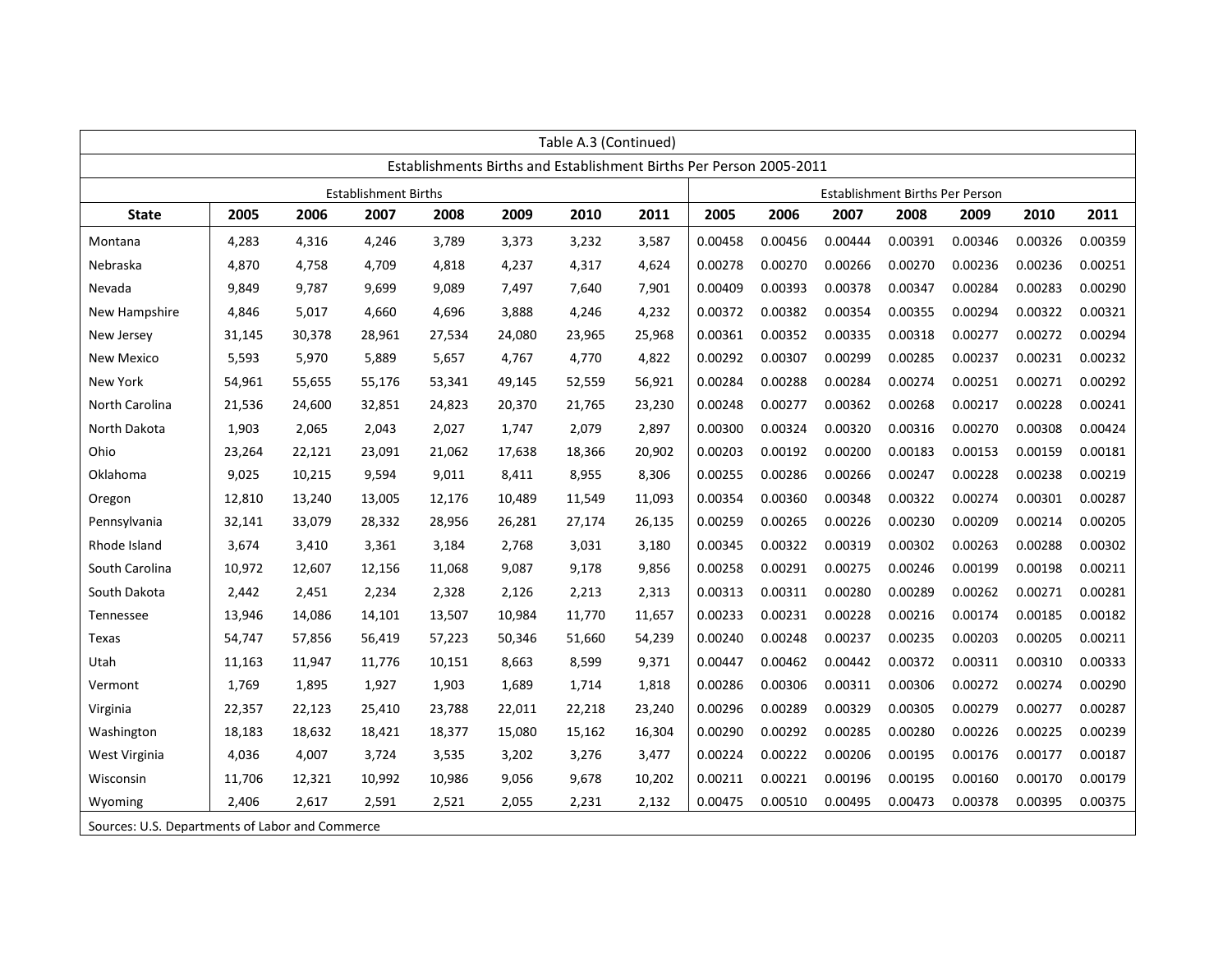|               | Table A.4 |        |        |        |        |                                                    |                                     |         |         |         |         |         |         |         |
|---------------|-----------|--------|--------|--------|--------|----------------------------------------------------|-------------------------------------|---------|---------|---------|---------|---------|---------|---------|
|               |           |        |        |        |        | Patents and Patents Per Thousand Persons 2005-2011 |                                     |         |         |         |         |         |         |         |
| Patents       |           |        |        |        |        |                                                    | <b>Patents Per Thousand Persons</b> |         |         |         |         |         |         |         |
| <b>State</b>  | 2005      | 2006   | 2007   | 2008   | 2009   | 2010                                               | 2011                                | 2005    | 2006    | 2007    | 2008    | 2009    | 2010    | 2011    |
| Alabama       | 359       | 429    | 358    | 354    | 377    | 538                                                | 416                                 | 0.07899 | 0.09331 | 0.07719 | 0.07568 | 0.08006 | 0.11243 | 0.08662 |
| Alaska        | 36        | 45     | 24     | 28     | 55     | 33                                                 | 32                                  | 0.05377 | 0.06644 | 0.03518 | 0.04069 | 0.07874 | 0.04621 | 0.04428 |
| Arizona       | 1,598     | 1,893  | 1,826  | 1,892  | 1,759  | 2,169                                              | 2,248                               | 0.26746 | 0.30571 | 0.28701 | 0.29110 | 0.26669 | 0.33821 | 0.34678 |
| Arkansas      | 153       | 185    | 169    | 152    | 154    | 216                                                | 188                                 | 0.05511 | 0.06572 | 0.05946 | 0.05300 | 0.05330 | 0.07393 | 0.06399 |
| California    | 19,656    | 25,039 | 22,594 | 22,200 | 23,354 | 30,076                                             | 30,748                              | 0.54912 | 0.69593 | 0.62369 | 0.60688 | 0.63184 | 0.80550 | 0.81577 |
| Colorado      | 1,972     | 2,349  | 1,983  | 1,868  | 1,968  | 2,435                                              | 2,397                               | 0.42311 | 0.49421 | 0.40952 | 0.37850 | 0.39166 | 0.48240 | 0.46846 |
| Connecticut   | 1,677     | 1,857  | 1,611  | 1,595  | 1,661  | 2,111                                              | 2,121                               | 0.48225 | 0.53283 | 0.46179 | 0.45533 | 0.47210 | 0.59041 | 0.59234 |
| Delaware      | 341       | 396    | 359    | 353    | 342    | 391                                                | 457                                 | 0.40600 | 0.46423 | 0.41508 | 0.40287 | 0.38639 | 0.43454 | 0.50378 |
| Florida       | 2,707     | 3,261  | 3,092  | 2,808  | 2,899  | 3,723                                              | 3,841                               | 0.15222 | 0.18028 | 0.16917 | 0.15241 | 0.15638 | 0.19763 | 0.20155 |
| Georgia       | 1,358     | 1,719  | 1,580  | 1,585  | 1,666  | 2,194                                              | 2,206                               | 0.14927 | 0.18424 | 0.16573 | 0.16344 | 0.16949 | 0.22590 | 0.22475 |
| Hawaii        | 58        | 101    | 82     | 101    | 96     | 144                                                | 128                                 | 0.04581 | 0.07918 | 0.06422 | 0.07845 | 0.07412 | 0.10562 | 0.09310 |
| Idaho         | 1,549     | 1,717  | 1,388  | 1,207  | 985    | 1,162                                              | 1,089                               | 1.08636 | 1.17248 | 0.92580 | 0.79018 | 0.63721 | 0.73961 | 0.68707 |
| Illinois      | 3,297     | 4,053  | 3,711  | 3,580  | 3,615  | 4,374                                              | 4,594                               | 0.26013 | 0.31868 | 0.29039 | 0.27875 | 0.28001 | 0.34060 | 0.35697 |
| Indiana       | 1,246     | 1,499  | 1,381  | 1,195  | 1,246  | 1,697                                              | 1,633                               | 0.19926 | 0.23787 | 0.21761 | 0.18706 | 0.19399 | 0.26145 | 0.25058 |
| lowa          | 629       | 732    | 664    | 644    | 730    | 809                                                | 856                                 | 0.21326 | 0.24693 | 0.22291 | 0.21510 | 0.24270 | 0.26523 | 0.27953 |
| Kansas        | 455       | 581    | 523    | 543    | 509    | 728                                                | 805                                 | 0.16595 | 0.21084 | 0.18843 | 0.19411 | 0.18058 | 0.25462 | 0.28037 |
| Kentucky      | 377       | 471    | 505    | 469    | 457    | 601                                                | 551                                 | 0.09014 | 0.11163 | 0.11865 | 0.10938 | 0.10593 | 0.13825 | 0.12611 |
| Louisiana     | 298       | 365    | 294    | 322    | 315    | 355                                                | 368                                 | 0.06626 | 0.08608 | 0.06718 | 0.07233 | 0.07012 | 0.07810 | 0.08044 |
| Maine         | 159       | 156    | 126    | 136    | 130    | 220                                                | 202                                 | 0.12122 | 0.11863 | 0.09565 | 0.10305 | 0.09861 | 0.16574 | 0.15209 |
| Maryland      | 1,283     | 1,556  | 1,408  | 1,427  | 1,445  | 1,731                                              | 1,638                               | 0.22982 | 0.27725 | 0.24990 | 0.25218 | 0.25353 | 0.29919 | 0.28104 |
| Massachusetts | 3,301     | 4,368  | 3,835  | 3,896  | 4,038  | 5,260                                              | 5,526                               | 0.51154 | 0.67549 | 0.59007 | 0.59539 | 0.61241 | 0.80238 | 0.83886 |
| Michigan      | 3,664     | 4,178  | 3,695  | 3,583  | 3,516  | 4,277                                              | 4,397                               | 0.36311 | 0.41438 | 0.36763 | 0.35821 | 0.35267 | 0.43302 | 0.44521 |
| Minnesota     | 2,582     | 3,268  | 2,920  | 2,869  | 2,972  | 4,005                                              | 4,227                               | 0.50562 | 0.63477 | 0.56249 | 0.54851 | 0.56435 | 0.75414 | 0.79085 |
| Mississippi   | 127       | 152    | 184    | 142    | 144    | 172                                                | 172                                 | 0.04379 | 0.05247 | 0.06298 | 0.04830 | 0.04878 | 0.05791 | 0.05775 |
| Missouri      | 732       | 863    | 861    | 786    | 877    | 1,140                                              | 1,003                               | 0.12606 | 0.14723 | 0.14569 | 0.13196 | 0.14647 | 0.19014 | 0.16687 |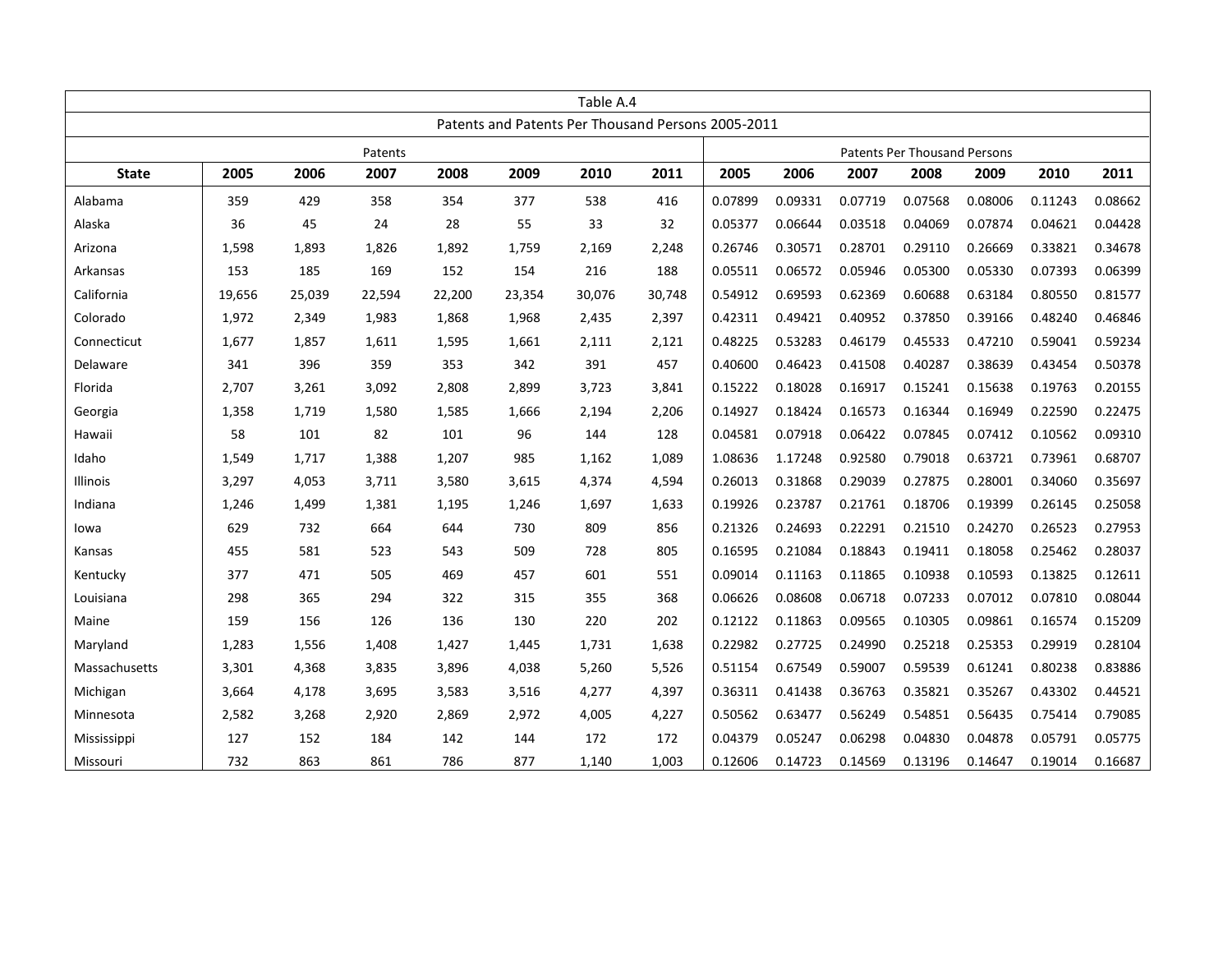| Table A.4 (Continued)                    |                                                    |       |       |       |       |       |       |         |                              |         |         |         |         |         |
|------------------------------------------|----------------------------------------------------|-------|-------|-------|-------|-------|-------|---------|------------------------------|---------|---------|---------|---------|---------|
|                                          | Patents and Patents Per Thousand Persons 2005-2011 |       |       |       |       |       |       |         |                              |         |         |         |         |         |
|                                          | Patents                                            |       |       |       |       |       |       |         | Patents Per Thousand Persons |         |         |         |         |         |
| <b>State</b>                             | 2005                                               | 2006  | 2007  | 2008  | 2009  | 2010  | 2011  | 2005    | 2006                         | 2007    | 2008    | 2009    | 2010    | 2011    |
| Montana                                  | 119                                                | 136   | 131   | 115   | 91    | 118   | 114   | 0.12730 | 0.14373                      | 0.13685 | 0.11880 | 0.09333 | 0.11908 | 0.11421 |
| Nebraska                                 | 205                                                | 239   | 254   | 214   | 226   | 253   | 247   | 0.11703 | 0.13576                      | 0.14351 | 0.12009 | 0.12579 | 0.13824 | 0.13405 |
| Nevada                                   | 443                                                | 472   | 468   | 464   | 426   | 639   | 674   | 0.18391 | 0.18930                      | 0.18226 | 0.17739 | 0.16118 | 0.23629 | 0.24749 |
| New Hampshire                            | 538                                                | 657   | 618   | 526   | 608   | 802   | 805   | 0.41340 | 0.50080                      | 0.46913 | 0.39792 | 0.45902 | 0.60905 | 0.61068 |
| New Jersey                               | 2,868                                              | 3,627 | 3,152 | 3,247 | 3,259 | 4,345 | 4,277 | 0.33264 | 0.42058                      | 0.36498 | 0.37480 | 0.37426 | 0.49377 | 0.48486 |
| New Mexico                               | 272                                                | 354   | 304   | 295   | 329   | 455   | 412   | 0.14192 | 0.18223                      | 0.15441 | 0.14848 | 0.16371 | 0.22024 | 0.19787 |
| <b>New York</b>                          | 5,306                                              | 6,406 | 6,025 | 5,905 | 6,127 | 8,095 | 7,842 | 0.27448 | 0.33095                      | 0.31020 | 0.30332 | 0.31354 | 0.41737 | 0.40287 |
| North Carolina                           | 1,839                                              | 2,232 | 2,007 | 2,157 | 2,298 | 2,922 | 2,884 | 0.21212 | 0.25172                      | 0.22142 | 0.23326 | 0.24497 | 0.30564 | 0.29866 |
| North Dakota                             | 81                                                 | 77    | 92    | 72    | 92    | 112   | 95    | 0.12749 | 0.12092                      | 0.14415 | 0.11225 | 0.14223 | 0.16602 | 0.13890 |
| Ohio                                     | 2,727                                              | 3,291 | 3,058 | 3,153 | 3,023 | 3,983 | 3,903 | 0.23764 | 0.28636                      | 0.26543 | 0.27351 | 0.26190 | 0.34521 | 0.33807 |
| Oklahoma                                 | 429                                                | 584   | 526   | 474   | 446   | 582   | 529   | 0.12143 | 0.16339                      | 0.14562 | 0.13008 | 0.12096 | 0.15478 | 0.13952 |
| Oregon                                   | 1,849                                              | 2,536 | 2.282 | 2,173 | 2,014 | 2,340 | 2,371 | 0.51107 | 0.68959                      | 0.61131 | 0.57441 | 0.52645 | 0.60964 | 0.61237 |
| Pennsylvania                             | 2,546                                              | 3,186 | 2,986 | 2,850 | 3,066 | 3,887 | 3,652 | 0.20502 | 0.25547                      | 0.23845 | 0.22680 | 0.24324 | 0.30564 | 0.28659 |
| Rhode Island                             | 312                                                | 354   | 380   | 303   | 305   | 354   | 351   | 0.29296 | 0.33390                      | 0.36019 | 0.28761 | 0.28959 | 0.33633 | 0.33387 |
| South Carolina                           | 539                                                | 691   | 542   | 524   | 579   | 651   | 793   | 0.12664 | 0.15924                      | 0.12251 | 0.11636 | 0.12694 | 0.14039 | 0.16947 |
| South Dakota                             | 68                                                 | 79    | 66    | 60    | 56    | 82    | 106   | 0.08717 | 0.10019                      | 0.08281 | 0.07458 | 0.06893 | 0.10042 | 0.12863 |
| <b>Tennessee</b>                         | 712                                                | 817   | 793   | 798   | 785   | 1,037 | 1,080 | 0.11875 | 0.13417                      | 0.12847 | 0.12788 | 0.12468 | 0.16312 | 0.16866 |
| Texas                                    | 5,524                                              | 6,716 | 6,228 | 6,184 | 6,436 | 8,026 | 8,044 | 0.24226 | 0.28739                      | 0.26127 | 0.25444 | 0.25970 | 0.31782 | 0.31330 |
| Utah                                     | 644                                                | 800   | 766   | 727   | 855   | 1,145 | 1,215 | 0.25764 | 0.30963                      | 0.28756 | 0.26656 | 0.30705 | 0.41254 | 0.43128 |
| Vermont                                  | 411                                                | 486   | 546   | 514   | 500   | 668   | 536   | 0.66417 | 0.78389                      | 0.87999 | 0.82763 | 0.80417 | 1.06725 | 0.85564 |
| Virginia                                 | 1,027                                              | 1,231 | 1,162 | 1,180 | 1,209 | 1,724 | 1,737 | 0.13578 | 0.16098                      | 0.15052 | 0.15137 | 0.15338 | 0.21486 | 0.21453 |
| Washington                               | 2,482                                              | 3,620 | 3.894 | 4,158 | 4,856 | 5,809 | 5,266 | 0.39640 | 0.56809                      | 0.60232 | 0.63326 | 0.72867 | 0.86149 | 0.77101 |
| West Virginia                            | 98                                                 | 111   | 116   | 91    | 102   | 134   | 109   | 0.05433 | 0.06142                      | 0.06405 | 0.05014 | 0.05605 | 0.07226 | 0.05875 |
| Wisconsin                                | 1,756                                              | 2,150 | 1,927 | 1,921 | 1,887 | 2,232 | 2,154 | 0.31688 | 0.38588                      | 0.34401 | 0.34135 | 0.33370 | 0.39215 | 0.37712 |
| Wyoming                                  | 55                                                 | 56    | 62    | 41    | 64    | 89    | 74    | 0.10864 | 0.10920                      | 0.11845 | 0.07693 | 0.11759 | 0.15765 | 0.13025 |
| Source: U.S. Patent and Trademark Office |                                                    |       |       |       |       |       |       |         |                              |         |         |         |         |         |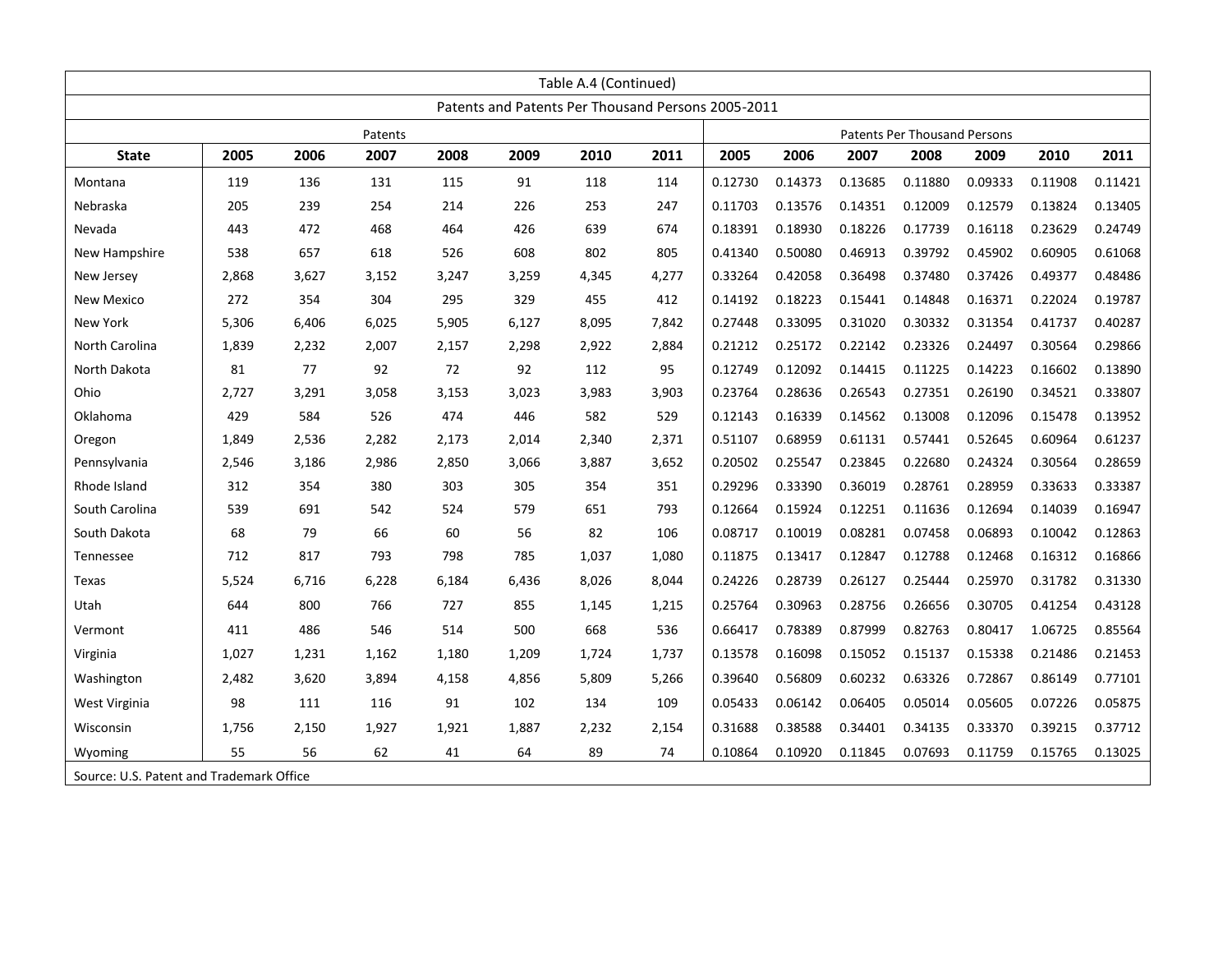| Table A.5                      |          |          |          |          |          |          |          |  |  |  |  |  |
|--------------------------------|----------|----------|----------|----------|----------|----------|----------|--|--|--|--|--|
| Income Per Non-Farm Proprietor |          |          |          |          |          |          |          |  |  |  |  |  |
| <b>State</b>                   | 2005     | 2006     | 2007     | 2008     | 2009     | 2010     | 2011*    |  |  |  |  |  |
| Alabama                        | \$26,369 | \$27,173 | \$24,319 | \$23,574 | \$21,171 | \$21,409 | \$21,894 |  |  |  |  |  |
| Alaska                         | \$32,033 | \$33,548 | \$30,269 | \$29,184 | \$28,132 | \$30,486 | \$31,698 |  |  |  |  |  |
| Arizona                        | \$28,902 | \$29,962 | \$26,397 | \$25,412 | \$21,555 | \$23,795 | \$25,186 |  |  |  |  |  |
| Arkansas                       | \$25,419 | \$26,431 | \$22,944 | \$23,146 | \$20,206 | \$22,195 | \$23,507 |  |  |  |  |  |
| California                     | \$38,939 | \$40,455 | \$35,117 | \$33,020 | \$28,159 | \$30,416 | \$32,153 |  |  |  |  |  |
| Colorado                       | \$37,206 | \$39,115 | \$32,709 | \$32,070 | \$25,332 | \$27,129 | \$29,155 |  |  |  |  |  |
| Connecticut                    | \$43,204 | \$45,896 | \$40,877 | \$37,044 | \$34,253 | \$36,140 | \$38,237 |  |  |  |  |  |
| Delaware                       | \$30,115 | \$31,203 | \$27,968 | \$26,749 | \$23,130 | \$27,295 | \$28,843 |  |  |  |  |  |
| Florida                        | \$22,400 | \$22,842 | \$20,447 | \$18,980 | \$16,664 | \$18,130 | \$18,882 |  |  |  |  |  |
| Georgia                        | \$27,044 | \$26,933 | \$24,863 | \$22,842 | \$19,980 | \$20,733 | \$21,775 |  |  |  |  |  |
| Hawaii                         | \$24,982 | \$25,982 | \$23,133 | \$21,931 | \$19,443 | \$21,708 | \$22,722 |  |  |  |  |  |
| Idaho                          | \$24,857 | \$25,371 | \$22,997 | \$22,672 | \$20,121 | \$21,785 | \$22,640 |  |  |  |  |  |
| Illinois                       | \$35,482 | \$36,939 | \$32,008 | \$29,988 | \$25,433 | \$25,956 | \$27,700 |  |  |  |  |  |
| Indiana                        | \$28,221 | \$28,916 | \$26,527 | \$25,269 | \$21,647 | \$20,090 | \$21,420 |  |  |  |  |  |
| lowa                           | \$24,773 | \$25,384 | \$24,570 | \$23,866 | \$22,021 | \$24,226 | \$25,318 |  |  |  |  |  |
| Kansas                         | \$29,720 | \$30,931 | \$27,805 | \$28,839 | \$22,515 | \$24,696 | \$26,295 |  |  |  |  |  |
| Kentucky                       | \$25,994 | \$26,524 | \$24,471 | \$24,181 | \$20,691 | \$18,785 | \$20,003 |  |  |  |  |  |
| Louisiana                      | \$32,488 | \$30,456 | \$28,971 | \$31,317 | \$23,627 | \$25,937 | \$27,923 |  |  |  |  |  |
| Maine                          | \$22,793 | \$23,571 | \$21,560 | \$19,666 | \$19,524 | \$20,792 | \$21,847 |  |  |  |  |  |
| Maryland                       | \$26,608 | \$27,285 | \$24,188 | \$25,223 | \$23,091 | \$25,214 | \$26,539 |  |  |  |  |  |
| Massachusetts                  | \$37,993 | \$39,730 | \$36,907 | \$32,418 | \$29,622 | \$32,417 | \$34,164 |  |  |  |  |  |
| Michigan                       | \$29,238 | \$28,889 | \$25,764 | \$21,868 | \$18,518 | \$20,855 | \$21,993 |  |  |  |  |  |
| Minnesota                      | \$26,296 | \$26,899 | \$24,457 | \$24,022 | \$20,942 | \$23,337 | \$24,742 |  |  |  |  |  |
| Mississippi                    | \$26,794 | \$26,657 | \$24,435 | \$24,643 | \$21,203 | \$22,849 | \$24,053 |  |  |  |  |  |
| Missouri                       | \$28,635 | \$29,717 | \$26,737 | \$28,605 | \$26,405 | \$29,011 | \$30,351 |  |  |  |  |  |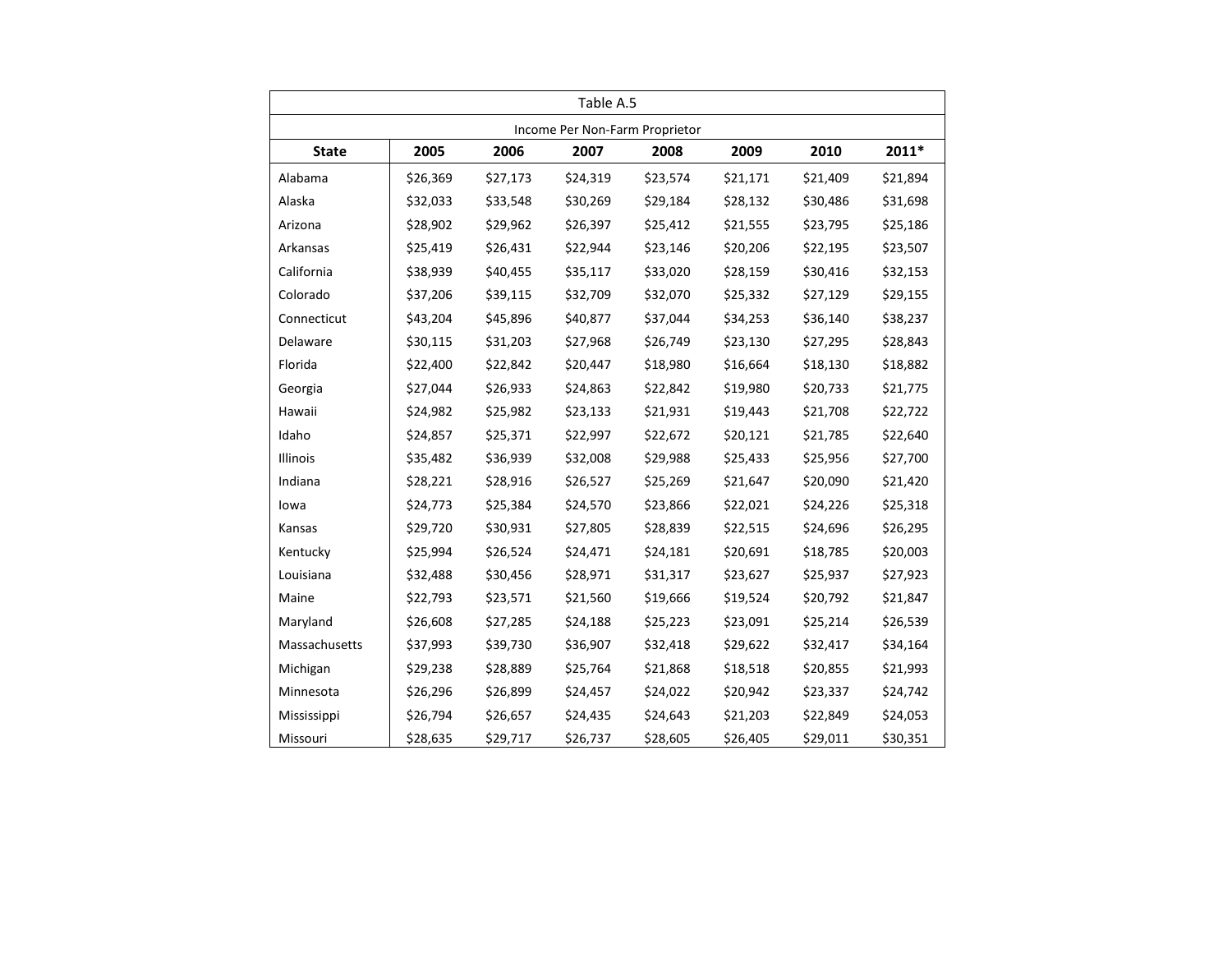| Table A.5 (Continued)                                                                                |          |          |          |          |          |          |          |  |  |  |  |
|------------------------------------------------------------------------------------------------------|----------|----------|----------|----------|----------|----------|----------|--|--|--|--|
| Income Per Non-Farm Proprietor                                                                       |          |          |          |          |          |          |          |  |  |  |  |
| <b>State</b>                                                                                         | 2005     | 2006     | 2007     | 2008     | 2009     | 2010     | 2011*    |  |  |  |  |
| Montana                                                                                              | \$24,718 | \$25,324 | \$22,206 | \$20,864 | \$17,773 | \$19,482 | \$20,506 |  |  |  |  |
| Nebraska                                                                                             | \$26,186 | \$26,824 | \$25,094 | \$25,573 | \$23,814 | \$25,829 | \$26,733 |  |  |  |  |
| Nevada                                                                                               | \$28,333 | \$28,669 | \$24,375 | \$22,778 | \$20,468 | \$23,184 | \$24,062 |  |  |  |  |
| New Hampshire                                                                                        | \$32,757 | \$34,961 | \$31,315 | \$27,972 | \$26,113 | \$28,441 | \$29,976 |  |  |  |  |
| New Jersey                                                                                           | \$39,908 | \$41,506 | \$38,250 | \$36,706 | \$32,915 | \$36,372 | \$38,284 |  |  |  |  |
| New Mexico                                                                                           | \$25,251 | \$26,245 | \$23,253 | \$23,054 | \$18,295 | \$20,589 | \$21,902 |  |  |  |  |
| New York                                                                                             | \$42,232 | \$45,599 | \$40,369 | \$39,175 | \$37,381 | \$40,520 | \$42,764 |  |  |  |  |
| North Carolina                                                                                       | \$24,338 | \$25,234 | \$22,199 | \$21,693 | \$19,101 | \$21,212 | \$22,148 |  |  |  |  |
| North Dakota                                                                                         | \$26,290 | \$26,388 | \$24,108 | \$23,641 | \$21,216 | \$25,052 | \$26,942 |  |  |  |  |
| Ohio                                                                                                 | \$26,978 | \$27,607 | \$24,657 | \$25,491 | \$22,201 | \$24,817 | \$26,411 |  |  |  |  |
| Oklahoma                                                                                             | \$36,330 | \$38,853 | \$34,783 | \$44,483 | \$24,289 | \$28,472 | \$31,628 |  |  |  |  |
| Oregon                                                                                               | \$25,753 | \$26,683 | \$23,849 | \$24,371 | \$20,846 | \$22,103 | \$23,485 |  |  |  |  |
| Pennsylvania                                                                                         | \$36,152 | \$37,383 | \$34,611 | \$34,404 | \$28,886 | \$31,403 | \$33,332 |  |  |  |  |
| Rhode Island                                                                                         | \$31,220 | \$31,928 | \$29,566 | \$27,432 | \$24,056 | \$25,048 | \$26,297 |  |  |  |  |
| South Carolina                                                                                       | \$19,860 | \$20,502 | \$18,289 | \$17,990 | \$15,597 | \$16,778 | \$17,539 |  |  |  |  |
| South Dakota                                                                                         | \$29,090 | \$28,745 | \$26,604 | \$24,674 | \$21,785 | \$24,343 | \$25,551 |  |  |  |  |
| Tennessee                                                                                            | \$37,506 | \$38,867 | \$35,681 | \$33,589 | \$31,578 | \$33,518 | \$35,381 |  |  |  |  |
| Texas                                                                                                | \$44,215 | \$45,520 | \$41,767 | \$46,685 | \$31,449 | \$35,086 | \$38,027 |  |  |  |  |
| Utah                                                                                                 | \$22,464 | \$23,104 | \$20,742 | \$21,307 | \$18,230 | \$20,042 | \$21,190 |  |  |  |  |
| Vermont                                                                                              | \$21,337 | \$22,739 | \$19,976 | \$18,105 | \$16,913 | \$18,464 | \$19,143 |  |  |  |  |
| Virginia                                                                                             | \$30,295 | \$30,508 | \$27,379 | \$25,674 | \$21,960 | \$22,375 | \$23,631 |  |  |  |  |
| Washington                                                                                           | \$31,373 | \$33,274 | \$30,652 | \$30,025 | \$26,712 | \$26,217 | \$27,433 |  |  |  |  |
| West Virginia                                                                                        | \$28,466 | \$29,512 | \$27,338 | \$29,181 | \$22,922 | \$25,371 | \$27,031 |  |  |  |  |
| Wisconsin                                                                                            | \$26,115 | \$26,974 | \$24,371 | \$23,130 | \$21,722 | \$24,407 | \$25,417 |  |  |  |  |
| Wyoming                                                                                              | \$31,387 | \$32,709 | \$28,391 | \$29,847 | \$22,767 | \$25,400 | \$27,485 |  |  |  |  |
| Source: U.S. Patent and Trademark Office                                                             |          |          |          |          |          |          |          |  |  |  |  |
| *Note: 2011 is an estimate based on growth in proprietor income, 2011 proprietor count not available |          |          |          |          |          |          |          |  |  |  |  |